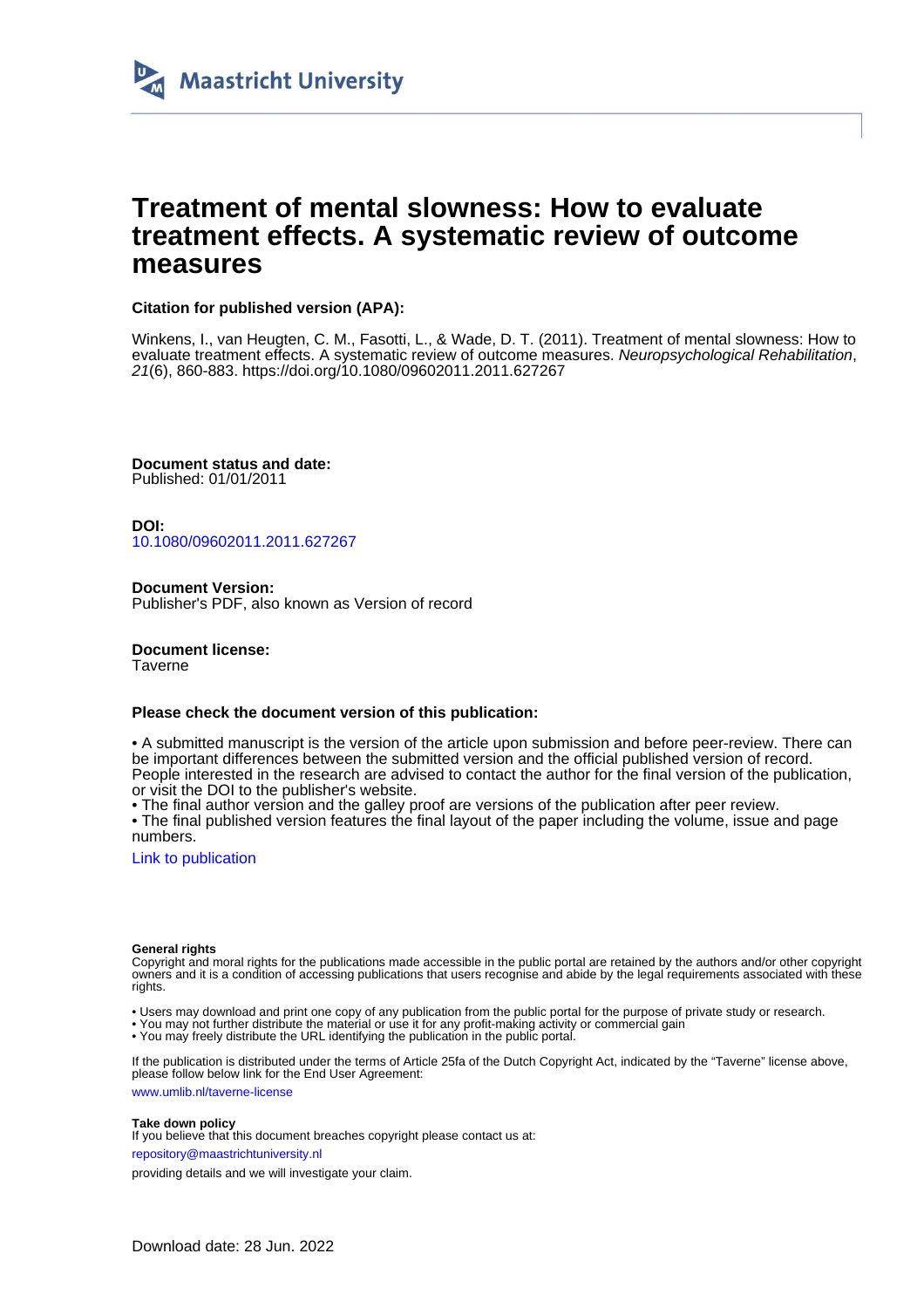



# **Neuropsychological Rehabilitation**

**An International Journal**

**ISSN: 0960-2011 (Print) 1464-0694 (Online) Journal homepage:<https://www.tandfonline.com/loi/pnrh20>**

# **Treatment of mental slowness: How to evaluate treatment effects. A systematic review of outcome measures**

**Ieke Winkens , Caroline M. Van Heugten , Luciano Fasotti & Derick T. Wade**

**To cite this article:** Ieke Winkens , Caroline M. Van Heugten , Luciano Fasotti & Derick T. Wade (2011) Treatment of mental slowness: How to evaluate treatment effects. A systematic review of outcome measures, Neuropsychological Rehabilitation, 21:6, 860-883, DOI: [10.1080/09602011.2011.627267](https://www.tandfonline.com/action/showCitFormats?doi=10.1080/09602011.2011.627267)

**To link to this article:** <https://doi.org/10.1080/09602011.2011.627267>



Published online: 13 Dec 2011.

 $\overrightarrow{S}$  [Submit your article to this journal](https://www.tandfonline.com/action/authorSubmission?journalCode=pnrh20&show=instructions)  $\overrightarrow{S}$ 





 $\overrightarrow{Q}$  [View related articles](https://www.tandfonline.com/doi/mlt/10.1080/09602011.2011.627267)  $\overrightarrow{C}$ 



[Citing articles: 1 View citing articles](https://www.tandfonline.com/doi/citedby/10.1080/09602011.2011.627267#tabModule)  $\mathbb{Z}$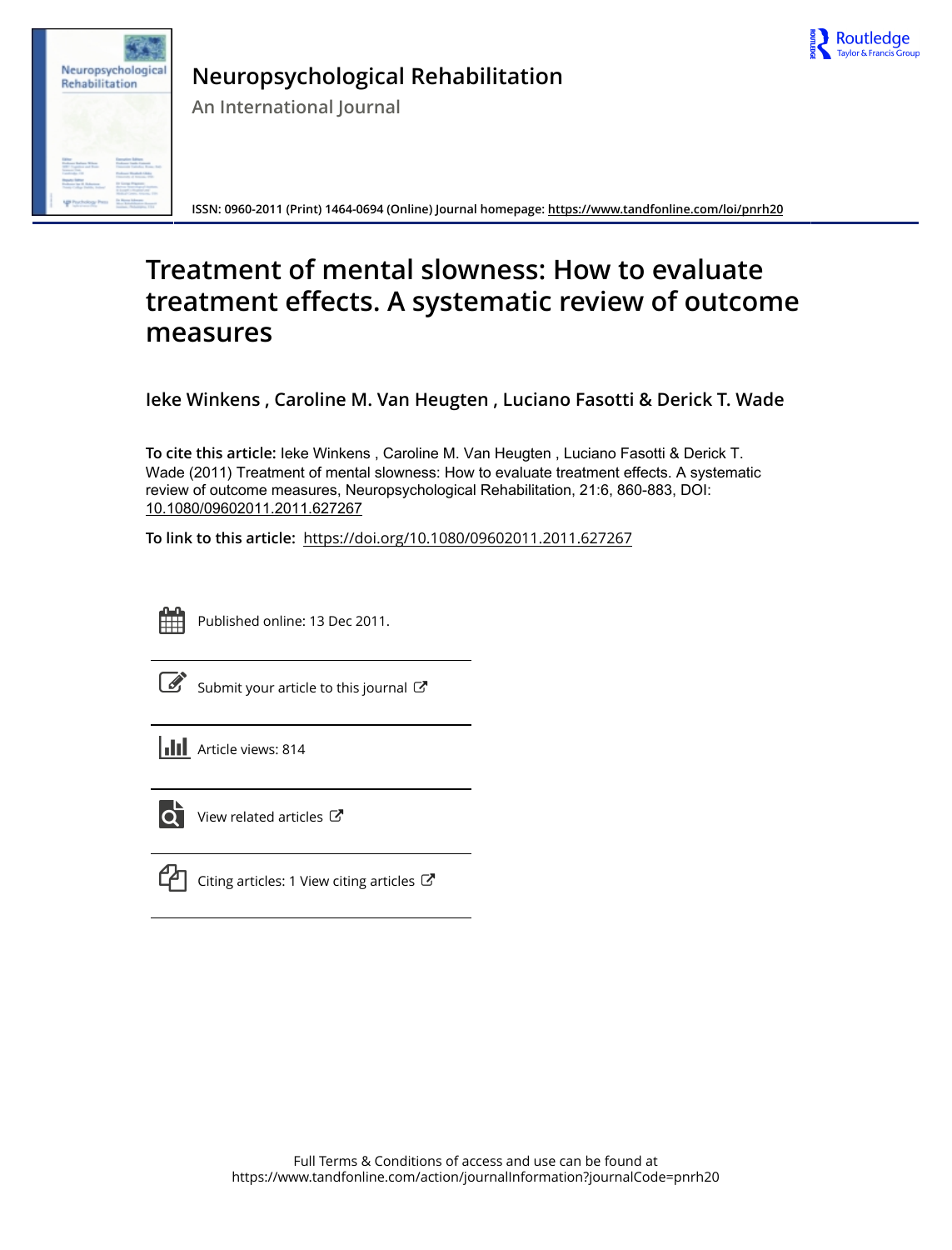# Treatment of mental slowness: How to evaluate treatment effects. A systematic review of outcome measures

# Ieke Winkens<sup>1</sup>, Caroline M. Van Heugten<sup>1,2</sup>, Luciano Fasotti<sup>3,4</sup>, and Derick T. Wade<sup>5,6</sup>

<sup>1</sup>School for Mental Health and Neurosciences, Maastricht University, The Netherlands <sup>2</sup>Department of Neuropsychology and Psychopharmacology, Maastricht University, The Netherlands <sup>3</sup>Sint Maartenskliniek Research, Development & Education, Nijmegen, The Netherlands <sup>4</sup>NICI, Nijmegen Institute for Cognition and Information, Nijmegen, The Netherlands 5 Oxford Centre for Enablement, Oxford, UK 6 Adelante, Hoensbroek, The Netherlands

Brain-damaged patients with slow mental processes may be taught compensatory strategies that might enable them to minimise disabilities and participation problems in daily life. The effects of the application of compensatory strategies should be measured in these domains of functioning. We systematically reviewed existing outcome measures used to evaluate the consequences of mental slowness. We classified measures into four categories: (1) standardised neuropsychological tests; (2) tests or questionnaires measuring general cognitive impairment; (3) measures of general everyday functioning; and (4) measures of everyday consequences of mental slowness. The majority of measures for mental slowness focus on performance in specific cognitive tasks. We found seven studies that used nine measures which focused on task-related or perceived limitations in everyday functioning. We discuss a

Correspondence should be addressed to Ieke Winkens, Department of Psychiatry and Neuropsychology, School for Mental Health and Neuroscience, Faculty of Health, Medicine and Life Sciences, Maastricht University. P.O. Box 616, 6200 MD Maastricht, The Netherlands. E-mail: i.winkens@maastrichtuniversity.nl

 $\odot$  2011 Psychology Press, an imprint of the Taylor & Francis Group, an Informa business http://www.psypress.com/neurorehab http://dx.doi.org/10.1080/09602011.2011.627267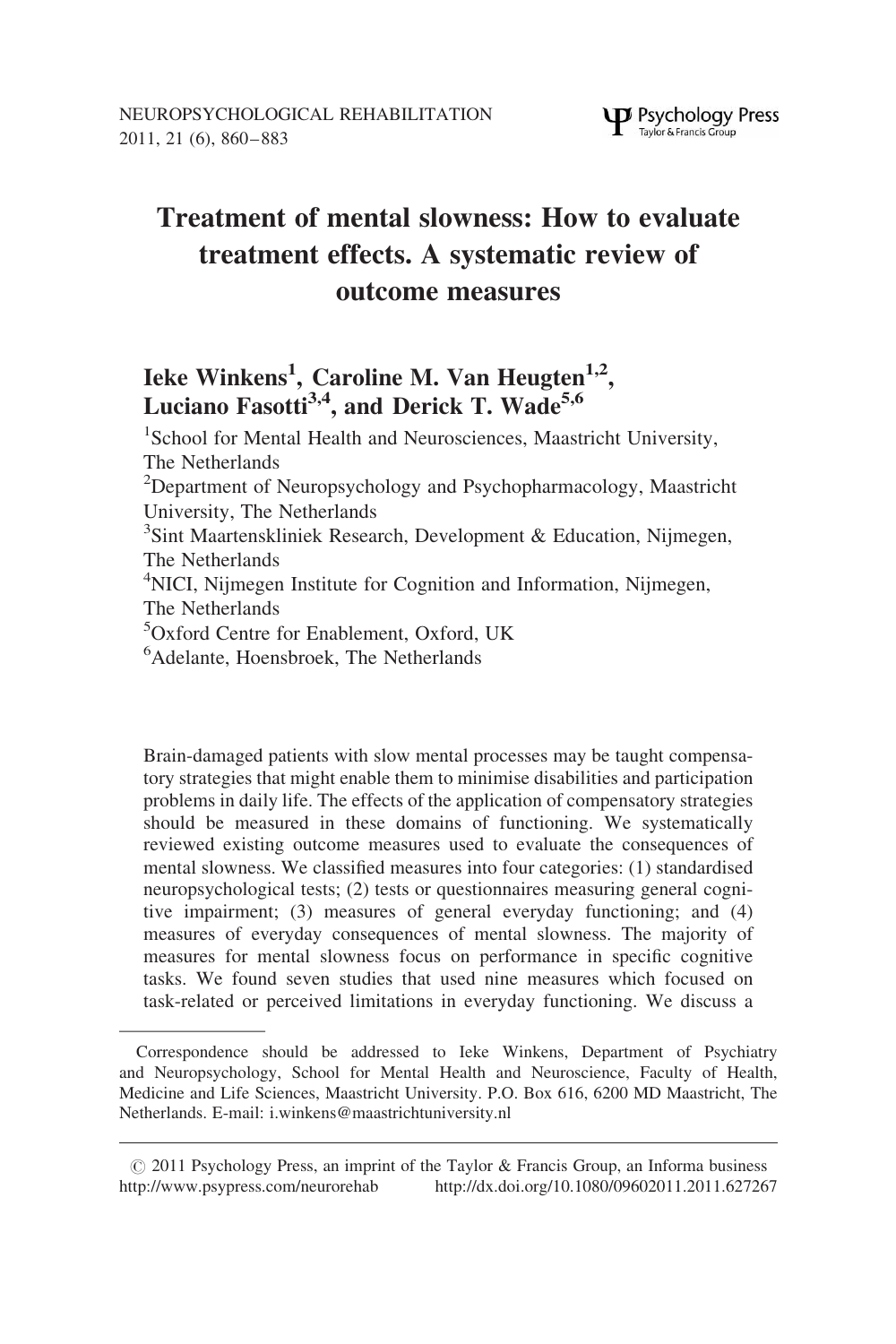series of reasons why measures of the perception of slowness (including the perceived consequences of slowness) and the performance in everyday activities should be used. Such measures may be more likely to detect change or differences in performance and are certainly more relevant to patients.

Keywords: Mental slowness; Outcome measures.

#### INTRODUCTION

In modern society it has become important to think and to react quickly. We drive our cars through heavy traffic, we attend hectic meetings at work in which we need to make important decisions within minutes, we are expected to make quick decisions by shop assistants, and we watch action movies starring many characters acting in complex plots.

For patients with acquired brain damage, fast information processing is often difficult or even impossible. After stroke, for example, 50% to 70% of patients complain about "mental slowness" (Hochstenbach, Mulder, Van Limbeek, Donders, & Schoonderwaldt, 1998; Rasquin et al., 2004). Patients experiencing mental slowness may present with a range of problems and complaints. There may be an externally observed slowness, with patients showing slowed performance on neuropsychological tasks. Or patients may have problems in everyday situations with events proceeding at a rate they cannot control, such as conversations, driving a vehicle or watching television. And there may be a feeling within the person that things happen too quickly: one can no longer mentally keep up with cognitive demands being made by external events. This in turn may lead to fatigue, altered mood and irritability (Winkens, Van Heugten, Fasotti, Duits, & Wade, 2006; Winkens, Van Heugten, Fasotti, & Wade, 2009).

Research into the management and rehabilitation of "mental slowness" requires both an understanding of the nature of slow information processing and its neural mechanisms and an understanding of the functional consequences of any slowness. The selection of appropriate rehabilitation methods and appropriate outcome measures to evaluate the effects of these methods should be based on a sound theory. Several theories explaining the mechanisms of information processing and problems arising with timely information processing have been developed, and these theories may help to understand the occurrence of slowness after acquired brain injury, and how effective treatments might be designed.

In connectionist models, information or knowledge is represented by an associative network consisting of a large set of interconnected nodes (Anderson, 1993). Each node has a certain threshold activation level and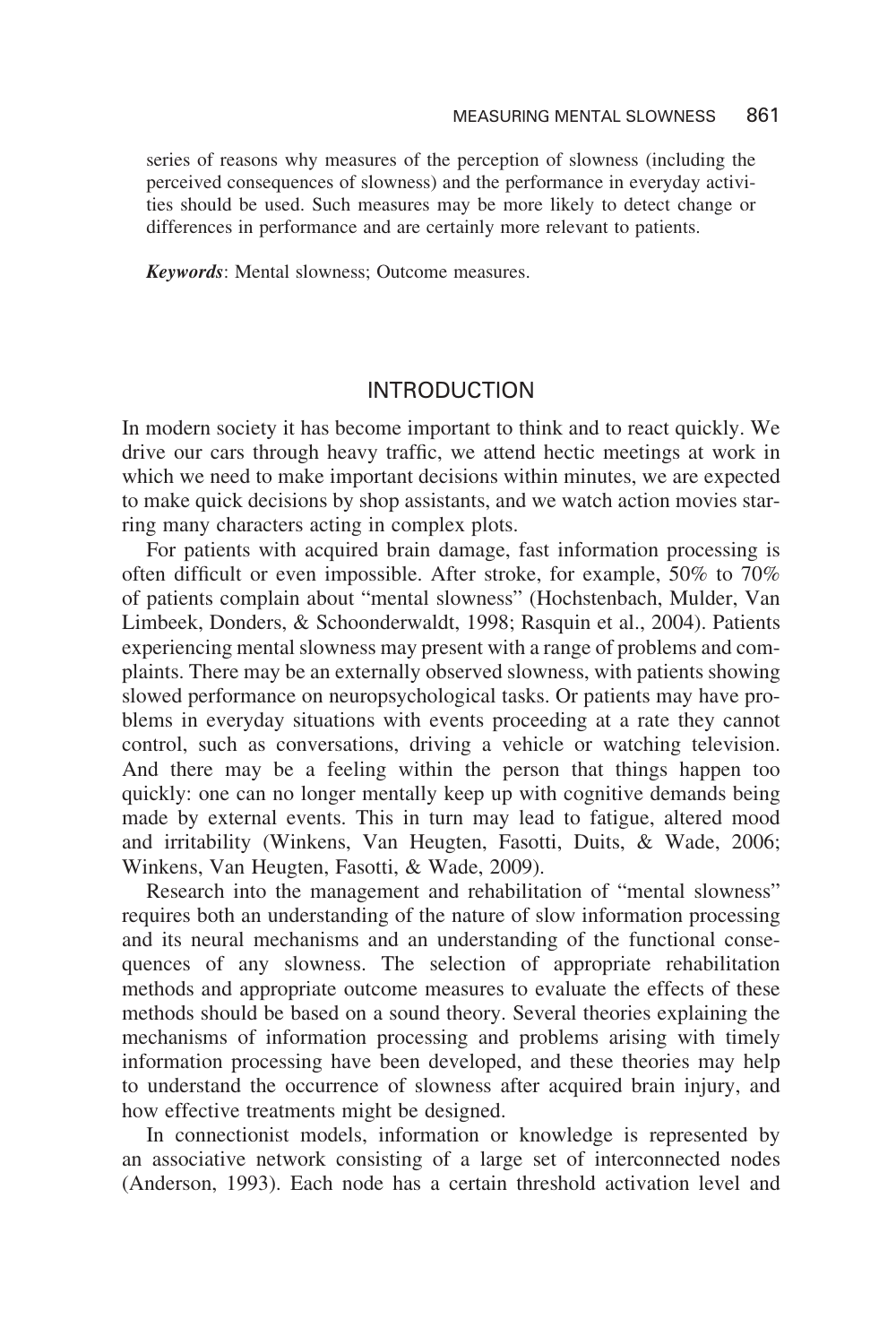when the level of this particular node is exceeded, that node (and its associated information or process) is available for use. The nodes are related to each other by links. The retrieval speed of information or knowledge is strongly determined by the degree of modal activation and the strength of the links between the nodes: retrieval of information is fastest and most accurate when the nodes are highly activated and the links between the nodes are strong. The activation of nodes and the strength of the links get higher each time they are used, but both decay over time if not used. This would imply that in novel situations (driving a car for the first time), the links between nodes are still weak and activation of the node is still low. In well-practised situations (being an experienced driver), the links between the nodes are strong, and activation of the node is high. Processing of novel information thus will require more effort and more time (Timmerman & Brouwer, 1999).

Salthouse (1996) explains the occurrence of problems by means of the Processing-Speed Theory. The fundamental assumption in this theory is that speed of processing is a relatively general process limiting performance in many cognitive tasks. Two distinct mechanisms are postulated to be responsible for the relation between speed and cognition. The first mechanism is the so-called "limited time mechanism". The basis for this mechanism is simply that the time to perform higher-order cognitive processes is greatly restricted when a large proportion of the available time is occupied by the execution of earlier processes. This mechanism is primarily relevant when there are external time limits: relevant operations are executed too slowly to be successfully completed within the available time (for example, hitting the brakes of the car to prevent a collision). In simple tasks, speed of performance is likely to be the primary determinant of individual differences in performance. In more complicated tasks it is likely that the quality or accuracy of performance is affected by the number of operations that can be carried out in the available time. If complex operations are dependent on the products of simpler operations, and fewer of these products are available because of a slower execution speed, problems can be expected to occur.

Salthouse suggested a second mechanism, the "simultaneity mechanism". The key assumption is that information decreases in availability over time as a function of decay or displacement (i.e., the products of early processing may be lost or may have become inaccurate before later processing is ready to use it). Processing deficits could emerge because of discrepancies between the time course of loss of information and the speed with which critical operations, such as elaboration, rehearsal or abstraction, can be executed. To the extent that this is the case, relevant information may no longer be available at the time it is needed. Moreover, under rapidly changing conditions, the information may no longer be accurate by the time it becomes available (for example, in fast conversations with several people). In both cases, when the rate of executing operations is slow, information provided is less likely to be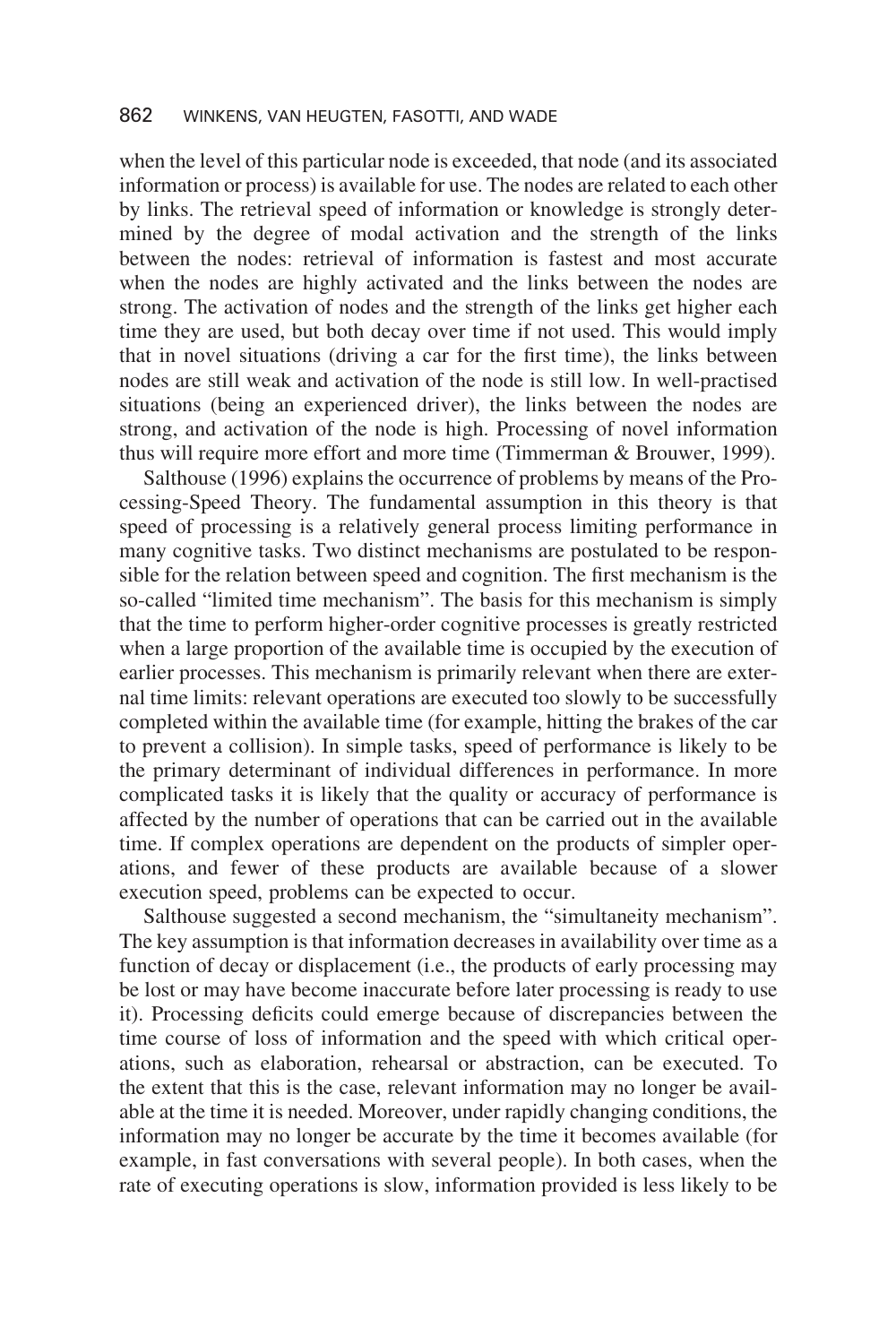useful. This will occur regardless of the amount of time allowed for processing because the critical limitations are based on internal dynamics.

Another interesting idea was developed by Posner and Snyder (1975). These authors distinguish two qualitatively different processes: controlled processing and automatic processing. This idea was further elaborated by Shiffrin and Schneider (1977). Controlled processes are slow (they take more time), are effortful (they require attention), are generally serial (they occur sequentially), and are limited by the capacity of short-term memory. They are used when dealing with novel situations (e.g., driving a car for the first time). Factors that reduce information processing capacity (such as fatigue or motivation) affect these controlled processes adversely, and may lead to slower or less accurate output.

Automatic processes on the other hand do not require attention; they occur in parallel, are fast, are fairly effortless and are of effectively unlimited capacity. They underlie the performance of well-developed, skilled behaviours and require considerable training to develop (e.g., becoming an experienced driver). Shiffrin and Schneider suggest that a "divided attention deficit" occurs when too much task-relevant information requiring conscious processing is offered in a short amount of time. When having a conversation during driving, for example, the limited capacity of the system for controlled processing may be exceeded. Relevant signals may be missed, and required responses may not be given (in the worst case scenario leading to a traffic accident).

Van Zomeren and Spikman (2003) have interpreted empirical data from patients with traumatic brain injury within this theory. Patients may, for example, complain that they have difficulty listening to a teacher while at the same time making notes. In such tasks, information processing capacity has to be divided over several different subtasks: listening to the teacher, reading what is written on the blackboard, and making notes. After acquired brain injury, subtasks that used to be automatic have to be processed in a more controlled way and hence require more time and effort. The automatic aspect is lost or at least reduced. Brain-damaged patients may have fewer attentional resources to be divided over the subtasks at hand. Consequently, the limited capacity of the slow, serial, controlled processing is likely to be exceeded. In this case the patients may experience time pressure and will complain that they can no longer perform two tasks at the same time.

In order to teach brain-damaged patients to compensate for their reduced information processing capacity and speed in time pressure tasks and to prevent or to manage time pressure in their daily lives, Fasotti et al. developed Time Pressure Management training (Fasotti, Kovacs, Eling, & Brouwer, 2000). Time Pressure Management is a compensatory strategy training based on the idea of controlled versus automated processing that focuses on improving performance in everyday situations. Hence, effects of Time Pressure Management should in fact be measured in terms of observation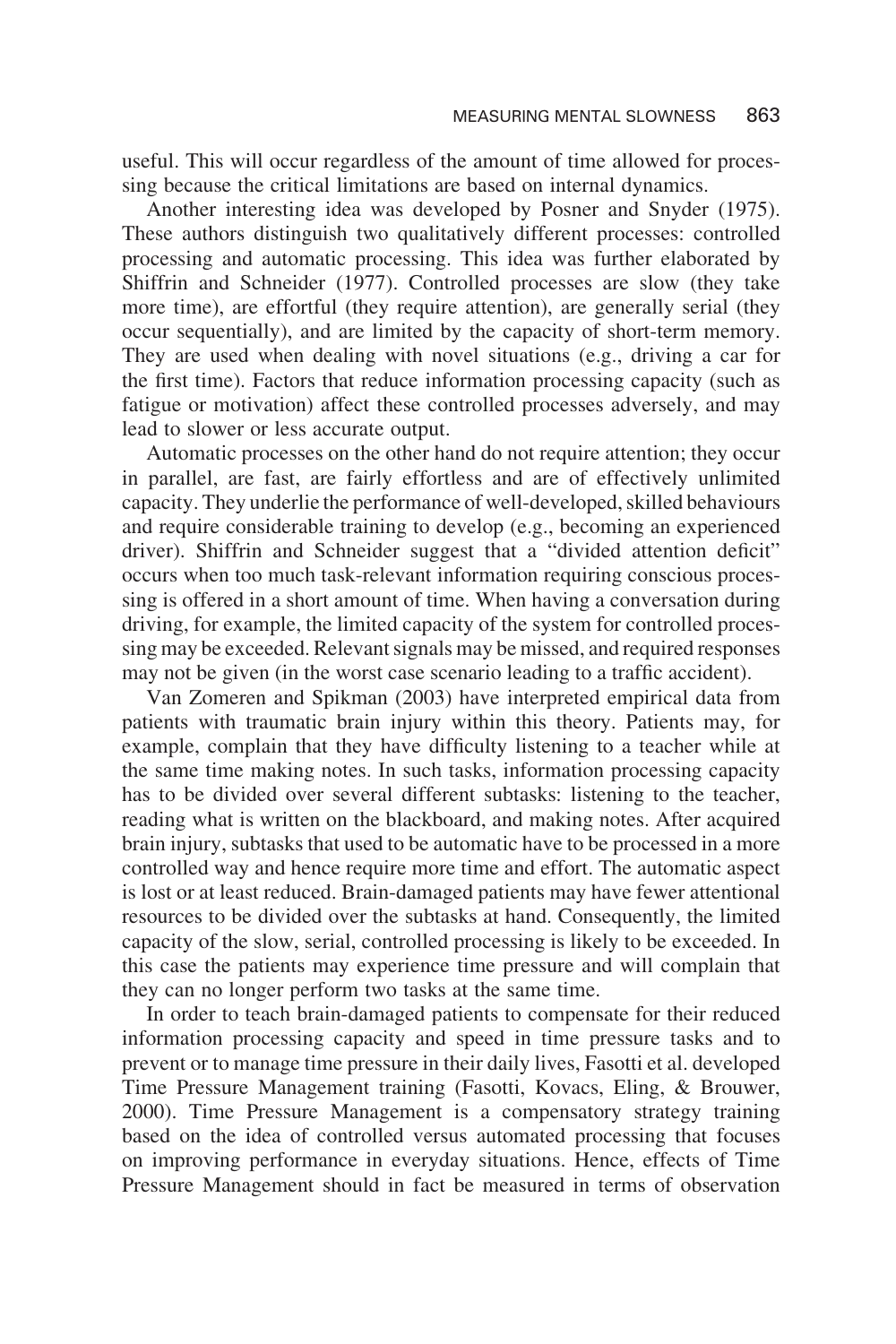of the restructured activity and in terms of general questionnaires about perceived consequences.

For a randomised controlled study of Time Pressure Management techniques (now completed, see Winkens, Van Heugten, Wade, Habets, & Fasotti, 2009), we wished to identify measures that would be (1) relevant to people who had slowed or limited cognitive processing speed secondary to brain damage, and (2) focused on performance of activities so that the effects of compensatory strategies could be detected. We started with a systematic search for outcome measures used to study "mental slowness", eventually selecting those that satisfied our two criteria given above. We restricted our search to stroke and traumatic brain injury because (1) they were the conditions most likely to have been studied and (2) it limited the number of papers identified at the initial stage to a manageable number.

#### METHOD

A literature search was conducted in four electronic databases: PubMed, PsycINFO, Embase and CINAHL (1982 to February 2010). The following inclusion criteria were applied: (1) participants were clinically diagnosed as patients with traumatic brain injury (TBI) or stroke; and (2) papers included outcome measures used to study mental slowness or speed of information processing. Exclusion criteria were: (1) non-English language papers; (2) theoretical or review papers; (3) animal studies; and (4) studies involving children (i.e., aged below 19 years).

Combinations of the following keywords were used: type of cognitive disorder or function (mental slowness, speed of information processing) and type of brain injury (stroke or TBI). Both controlled vocabulary words (MESH terms, Thesaurus terms) and free text words were combined in our searches. Details of the search are shown in the Appendix. In addition, reference lists from identified articles were hand searched to complete the initial list of references.

The search, which included papers indexed up to February 2010, identified 1556 published papers. All papers were independently reviewed on title and abstract by two people (IW, CvH). Initially there was disagreement over 146 out of 1556 papers. However, this high rate appeared to be due to indistinct criteria: there was uncertainty whether or not to exclude case studies, and papers about patient groups with silent cerebral infarcts, cerebral white matter lesions, or vascular dementia, as well as papers about motor slowness or general IQ tests in which processing speed was one of several processes measured. After discussion it was decided to exclude these papers resulting in disagreement over only 11 papers  $(<1\%)$ .

The revised inclusion criteria were: (1) participants were clinically diagnosed as patients with traumatic brain injury (TBI) or stroke; (2) papers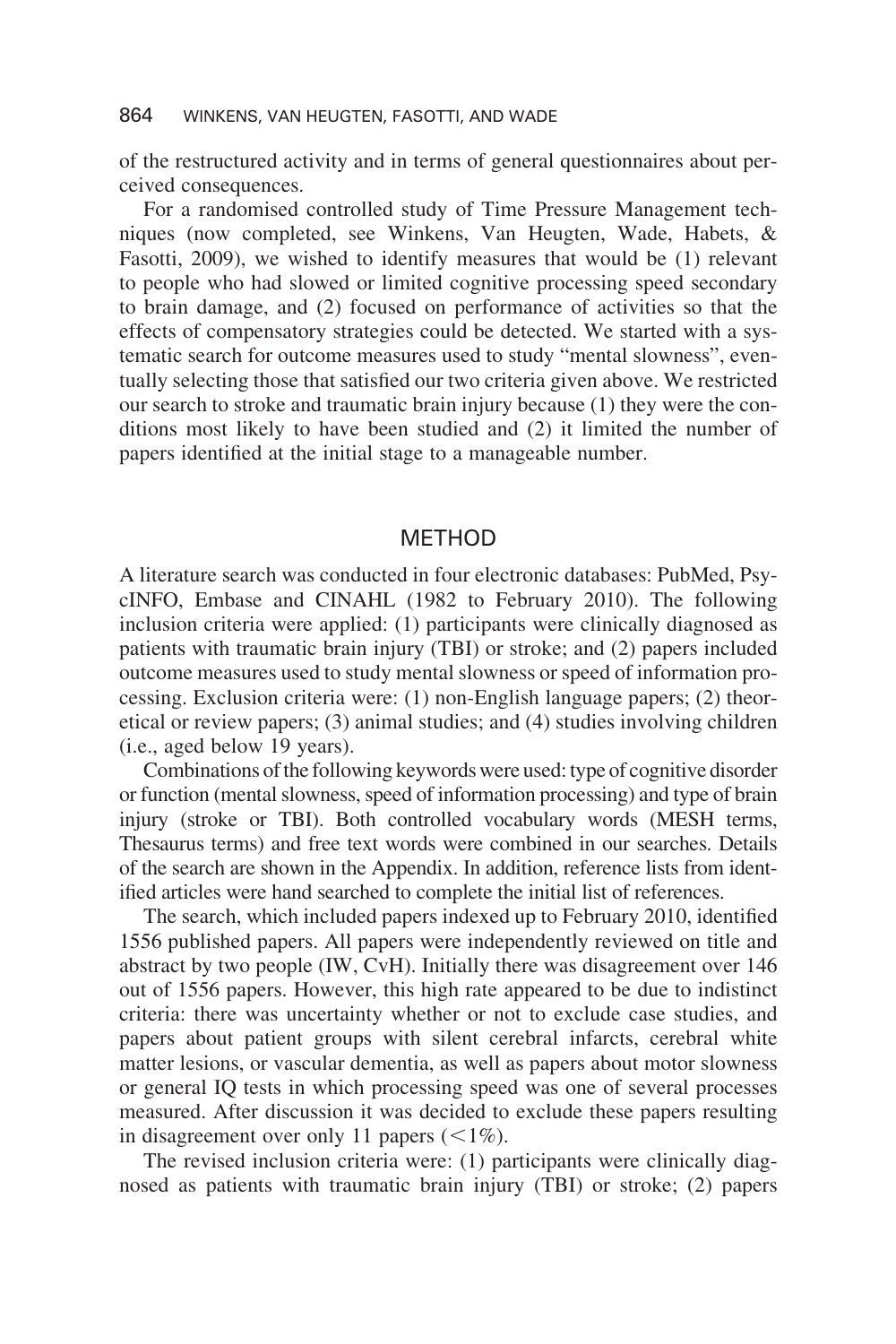included outcome measures used to study mental slowness or speed of information processing. The revised exclusion criteria were: (1) non-English language papers; (2) theoretical or review papers; (3) participants were clinically diagnosed as patients with silent cerebral infarcts, cerebral white matter lesions, or vascular dementia; (4) papers about motor slowness or general IQ tests in which processing speed was one of several processes measured; (5) animal studies; and (6) studies involving children (i.e., aged below 19 years).

For the 11 papers and for 17 other papers that could not be rejected or included just by reading the abstract, full texts were obtained and a decision was made after reading the full text. Data from the full texts of the selected papers were then extracted for analysis. After removing 384 duplicates, another 851 papers were excluded according to the exclusion criteria described in the method section. Figure 1 summarises the search results.

Eventually, 321 papers were eligible for inclusion. A variety of outcome measures for assessing mental slowness were used. Some studies focused on slowness in particular; others focused on themes such as depression, or vocational outcome after rehabilitation and studied mental slowness as a covariate or predictor. Still other studies focused on cognitive functioning in general, using general questionnaires or measures. Slowness was then just one of many items studied.

One person (IW) classified the measurement instruments into four categories. In cases of doubt, a second person (CvH) was asked to give her opinion:

- . Standardised neuropsychological tests.
- . Tests or questionnaires measuring general cognitive impairments.
- . Measures of general everyday functioning: Assessments that were not specifically designed to measure consequences of mental slowness, but that were used to measure performance of activities or perceived functioning in areas likely to be affected by mental slowness.
- . Measures of everyday consequences of mental slowness: Assessments that by design measured the everyday consequences of mental slowness (either in performance of activities, or in the secondary consequences of performing the activities).

#### **RESULTS**

Several studies used measures of two or more different categories. Of the 321 studies, 274 used standardised neuropsychological tests of cognitive processing speed. Twenty-three studies used tests or questionnaires measuring general cognitive impairments. Forty-one studies used general measures of everyday functioning. Only seven studies used specific measures of the everyday consequences of mental slowness.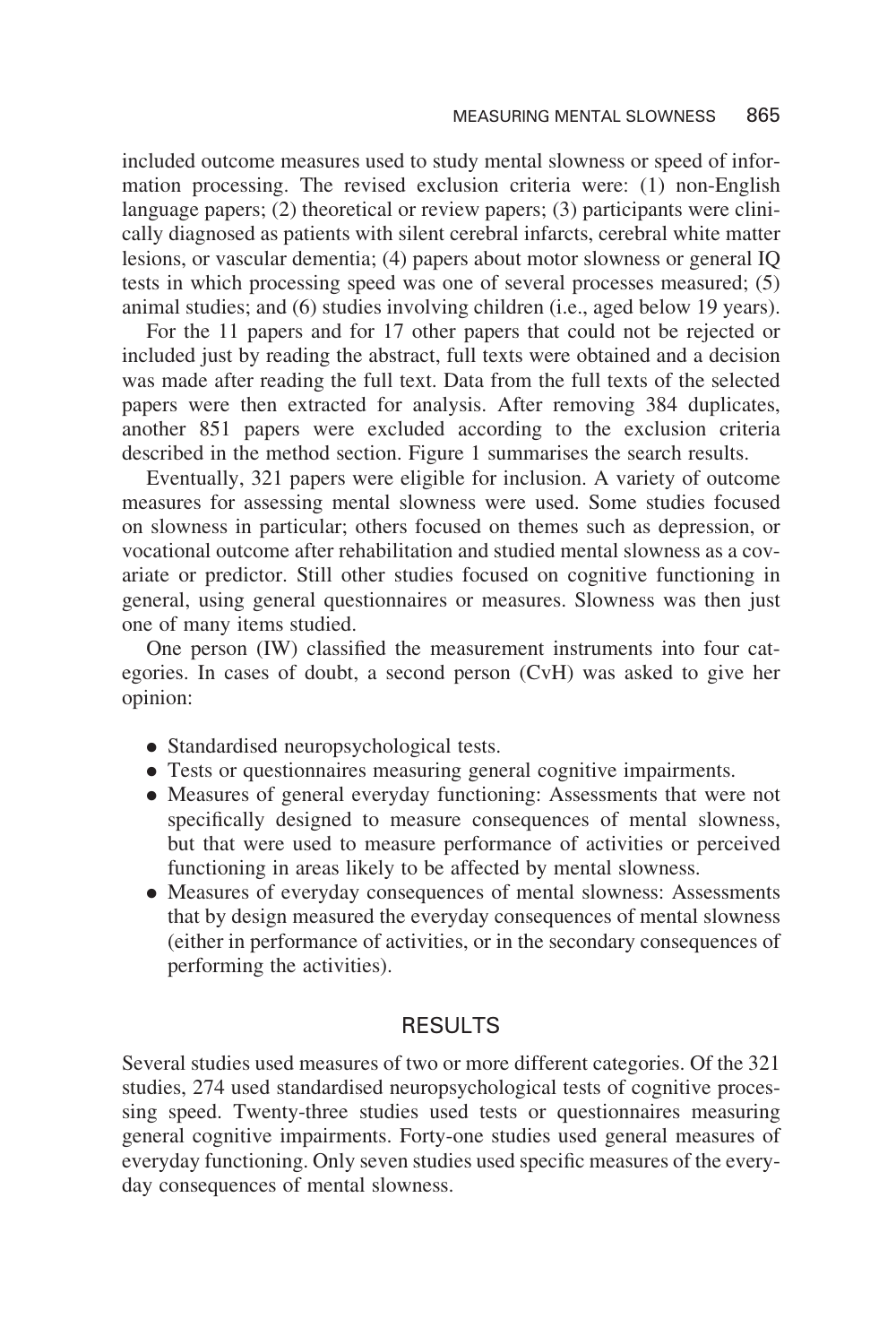

Figure 1. Search results.

## Standardised neuropsychological tests

The tests used most often were simple and choice reaction time tasks, but also common were tests traditionally developed for evaluating the presence of deficits in attention, such as coding tasks (e.g., the Symbol Digit Modalities Test and the Symbol Digit Substitution Test); serial addition tasks (e.g., the Paced Auditory Serial Addition Test); and the Stroop Color Word Task and Trail Making Test (see, for example, Felmingham, Baguley, & Green, 2004; Geurts, Knoop, & Van Limbeek, 1999; O'Jile et al., 2006; Timmerman & Brouwer, 1999). For these tests the variable of interest is the time needed to perform the task, or the number of correct answers given within a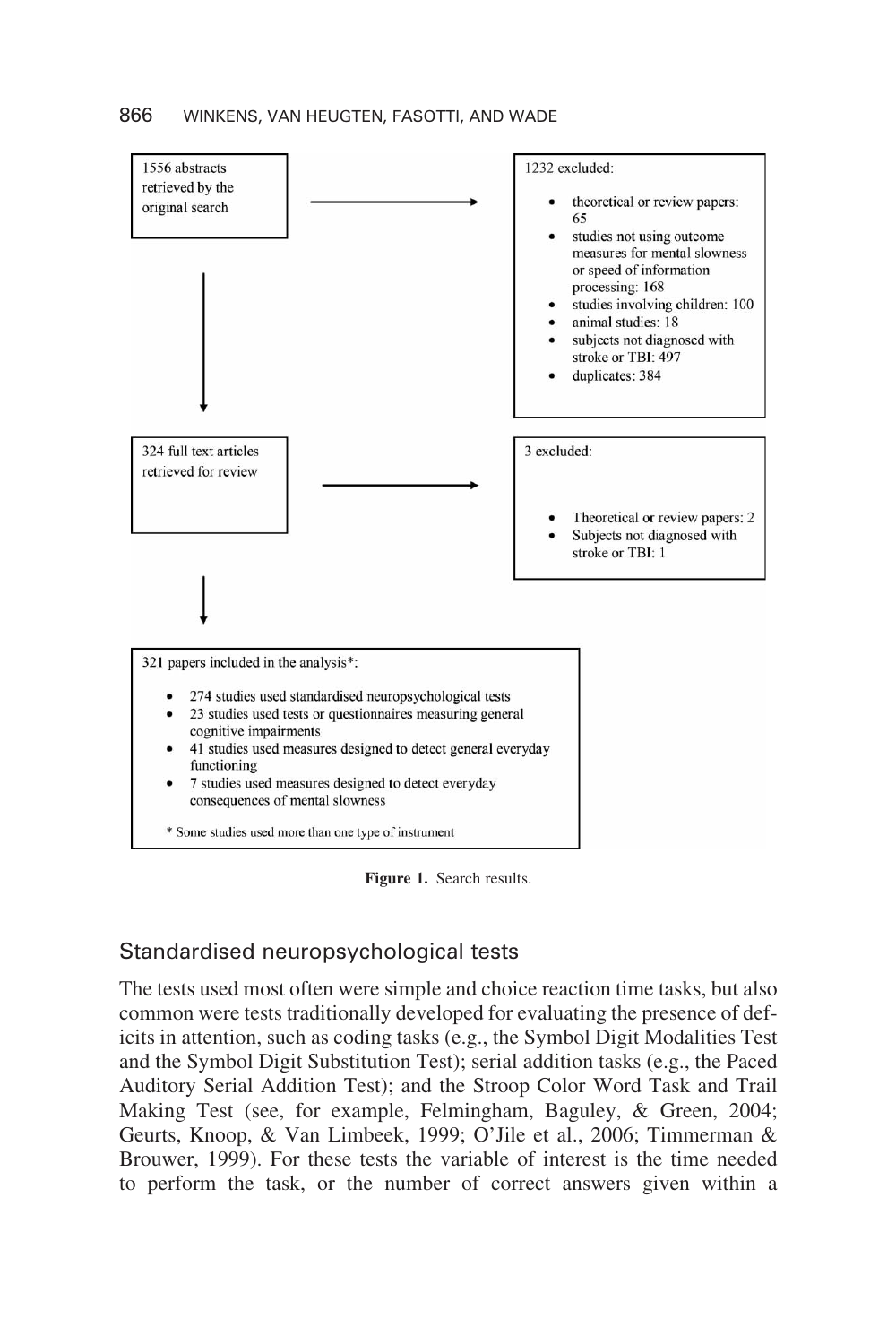certain time limit. It is difficult to describe exactly how often a particular test was used. Sometimes it was only mentioned that neuropsychological tests for speed were part of a cognitive screening battery. More often, tests were not mentioned by name in the abstract.

#### Tests or questionnaires measuring general cognitive impairments

Examples of such instruments are ImPACT computerised test battery, the Rivermead Post-Concussion Symptoms Questionnaire, and the Neurobehavioral Rating Scale (e.g., Fazio, Lovell, Pardini, & Collins, 2007; Heitger et al., 2006; Lippert-Gruner, Kuchta, Hellmich, & Klug, 2006).

#### Measures of general everyday functioning

Examples of these measures are the Community Integration Questionnaire, driving tasks and the Fatigue Severity Scale (e.g., Brouwer, Withaar, Tant, & Van Zomeren, 2002; Millis, Rosenthal, & Lourie, 1994; Ponsford & Ziino, 2003).

#### Measures of everyday consequences of mental slowness

Table 1 lists all instruments that were found.

We were primarily interested in measures used to detect and/or measure the everyday consequences of mental slowness, assessing limitations in daily activities as well as the patient's experience of slowness. Further details are given here on the seven studies that included measures from category four.

Ponsford and Kinsella (1988) used a rating scale completed by the patient's occupational therapist, the Rating Scale of Attentional Behaviours, to evaluate the effects of a computer-mediated programme for the remediation of deficits in speed of information processing. The rating scale contained items reflecting a broad range of observable clinical behaviours, linked conceptually with aspects of attention such as slowness, distractibility, and attention to detail. Each item was scored from 0 to 4 reflecting the frequency with which it was apparent  $(0 = not at all; 4 = always)$ .

Additionally, a 30-minute video of the patient performing a clerical task in the occupational therapy department was used as a measure of the effects of training on overt attentional behaviours such as distractibility and ability to sustain attention to a task in a situation that was more closely related to functional activities. We did not find any data on how the video was scored. The scale developed is valid as a measure of attentional behaviour. It is quick and simple to administer. It shows modest, but statistically significant correlations with neuropsychological measures of attention and a high level of internal consistency. Test-retest reliability is strong  $(r = .93)$  but the correlations between scores made by different raters (speech therapists versus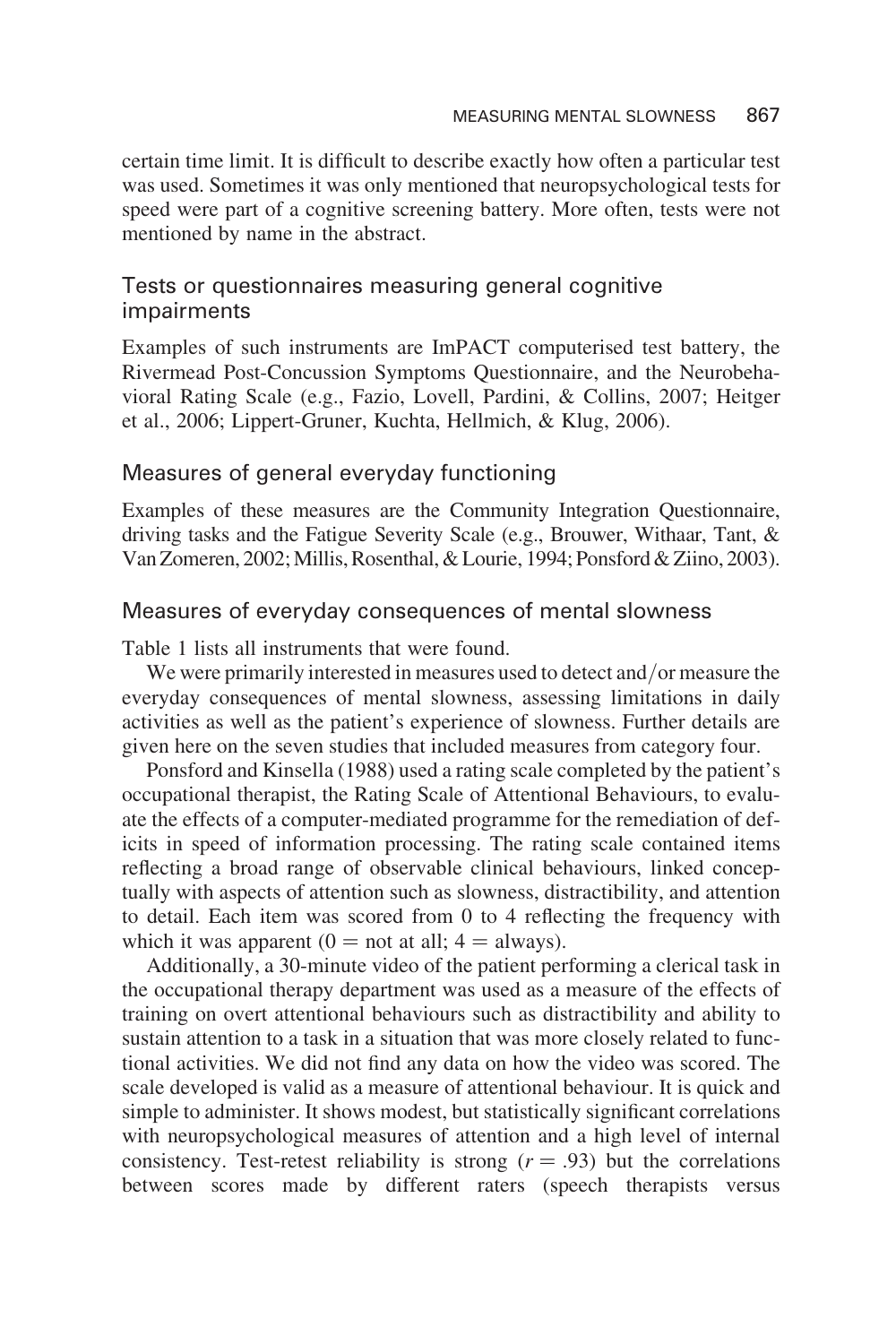| Category                                 | <i>Instruments</i>                                    | References                                                                                                                                                                                                                                          |
|------------------------------------------|-------------------------------------------------------|-----------------------------------------------------------------------------------------------------------------------------------------------------------------------------------------------------------------------------------------------------|
| Standardised<br>neuropsychological tests |                                                       |                                                                                                                                                                                                                                                     |
|                                          | Simple and choice reaction time<br>tasks              | See, for example, Ballard et al.<br>(2003); Felmingham et al.<br>$(2004)$ ; Gerritsen et al.<br>(2003); Korda & Douglas<br>(1997); Ponsford & Kinsella<br>(1992); Pouthas & Perbal<br>(2004); Stuss et al. (1989);<br>Timmerman & Brouwer<br>(1999) |
|                                          | RT-distraction task                                   | Spikman et al. (1999)                                                                                                                                                                                                                               |
|                                          | Cued response time tasks                              | See, for example, Sosnoff et al.<br>(2007)                                                                                                                                                                                                          |
|                                          | Visual recognition tasks                              | See, for example, Sosnoff et al.<br>(2007)                                                                                                                                                                                                          |
|                                          | Symbol scanning tasks                                 | See, for example, Sosnoff et al.<br>(2007)                                                                                                                                                                                                          |
|                                          | Symbol Digit Substitution Test                        | See, for example, Geurts et al.<br>(1999); Hinton-Bayre et al.<br>(1997)                                                                                                                                                                            |
|                                          | Symbol Digit Modalities Test                          | See, for example, Felmingham<br>et al. (2004); Hinton-Bayre<br>et al. $(1997)$ ; Ponsford &<br>Kinsella (1992)                                                                                                                                      |
|                                          | Coding Task                                           | Dik et al. (2000)                                                                                                                                                                                                                                   |
|                                          | Paced Auditory Serial Addition<br>Test                | See, for example, Laidlaw<br>(1993); O'Jile et al. (2006);<br>Ponsford & Kinsella (1992)                                                                                                                                                            |
|                                          | Paced Visual Serial Addition<br>Test                  | Fos et al. (2000)                                                                                                                                                                                                                                   |
|                                          | Stroop Color Word Test                                | See, for example, Felmingham<br>et al. (2004); Leskela et al.,<br>(1999); Ponsford & Kinsella<br>(1992)                                                                                                                                             |
|                                          | Posner's Covert Orienting of<br><b>Attention Task</b> | Bate et al. (2001)                                                                                                                                                                                                                                  |
|                                          | Covert Orientation of Visual<br><b>Attention Task</b> | See, for example, Petry et al.<br>(1994)                                                                                                                                                                                                            |
|                                          | Trail Making Test                                     | See, for example, Felmingham<br>et al. (2004); Johnstone et al.<br>(1999); Leskela et al. (1999)                                                                                                                                                    |
|                                          | Sequential Number Connection<br>Test                  | Ebner et al. $(1986)$                                                                                                                                                                                                                               |

#### TABLE 1 Instruments used for assessing mental slowness

(Continued)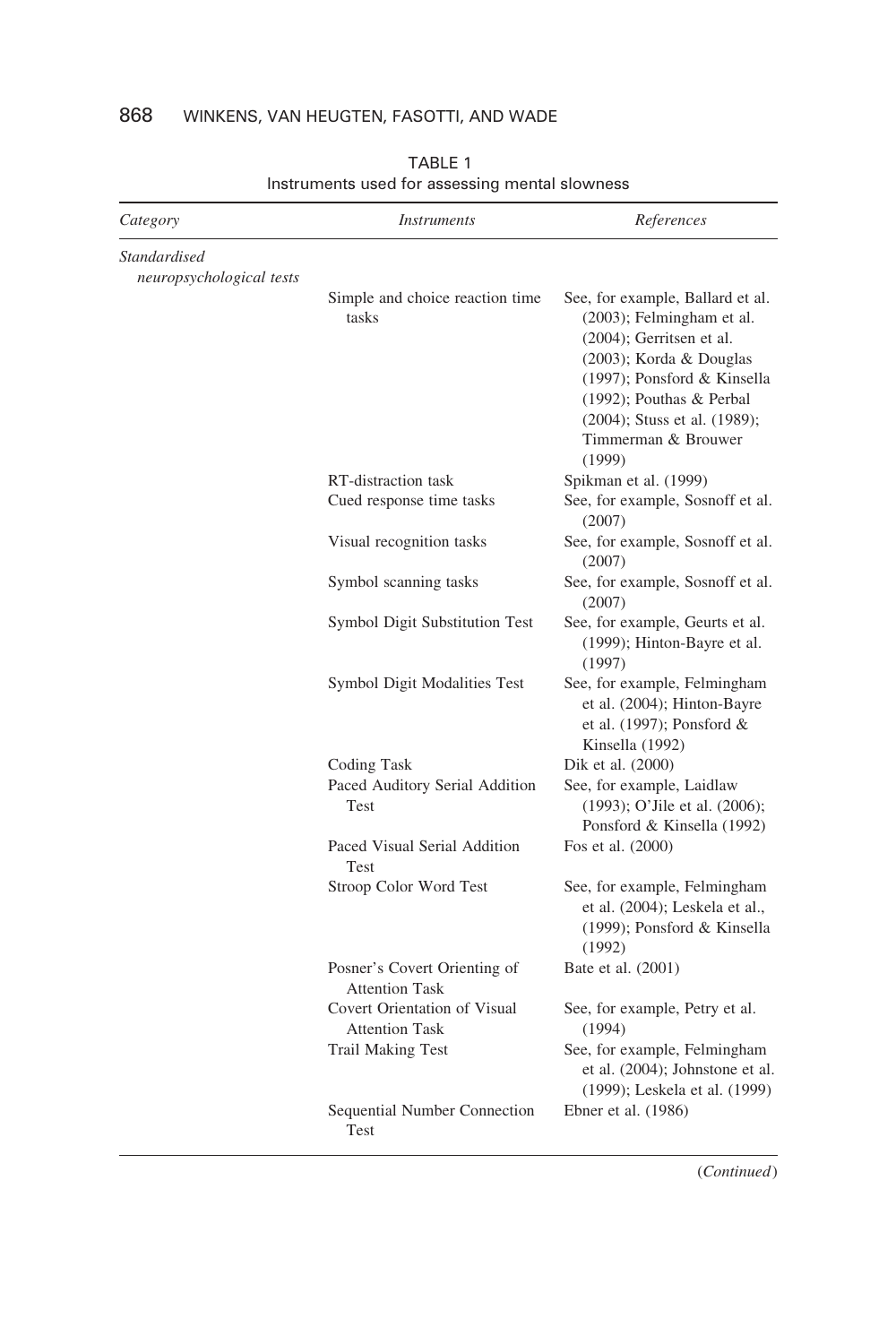| Continued                                                            |                                                                                                                                                                       |                                                                                                                     |  |  |
|----------------------------------------------------------------------|-----------------------------------------------------------------------------------------------------------------------------------------------------------------------|---------------------------------------------------------------------------------------------------------------------|--|--|
| Category                                                             | Instruments                                                                                                                                                           | References                                                                                                          |  |  |
|                                                                      | Tapping tasks<br>Useful Field of View Test                                                                                                                            | Pouthas & Perbal (2004)<br>See, for example, Fisk &<br>Mennemeier (2006); Mazer<br>et al. (2001)                    |  |  |
|                                                                      | Concussion Resolution Index<br>Cognitive Performance Test<br>Sternberg Memory Task<br>Semantic categorisation task<br>Controlled Oral Word<br><b>Association Test</b> | Erlanger et al. (2003)<br>Loranger et al. (2000)<br>Gron (1996)<br>Gerritsen et al. (2003)<br>Carlson (1996)        |  |  |
|                                                                      | Word fluency tasks                                                                                                                                                    | See for example Crawford et al.<br>(2007); Leskela et al. (1999)                                                    |  |  |
|                                                                      | Naming tasks<br>Speed of Comprehension Test                                                                                                                           | Barrow (2001)<br>See for example, Hinton-Bayre<br>et al. (1997); Ponsford et al.<br>(2000)                          |  |  |
|                                                                      | Ruff 2 & 7 Selective Attention<br>Test                                                                                                                                | Ruff et al. (1992)                                                                                                  |  |  |
|                                                                      | Computerised Test of<br><b>Information Processing</b>                                                                                                                 | Tombaugh et al. (2007)                                                                                              |  |  |
|                                                                      | Orientation Log and Cognitive<br>Log                                                                                                                                  | Lee et al. $(2004)$                                                                                                 |  |  |
| Test or questionnaires<br>measuring general<br>cognitive impairments |                                                                                                                                                                       |                                                                                                                     |  |  |
|                                                                      | ImPACT computerised test<br>battery<br>Cognitive Stability Index<br>Automated Neuropsychological<br><b>Assessment Metrics</b>                                         | See, for example, Fazio et al.<br>(2007); Iverson et al. (2006)<br>Erlanger et al. (2002)<br>Bleiberg et al. (2000) |  |  |
|                                                                      | Dean-Woodcock<br>Neuropsychological<br>Assessment System                                                                                                              | Lang $(2000)$                                                                                                       |  |  |
|                                                                      | Halstead-Reitan<br>Neuropsychological Test<br><b>Battery</b>                                                                                                          | Collins & Long $(1996)$                                                                                             |  |  |
|                                                                      | Human Performance<br>Measurement System - Basic<br><b>Elements Performance</b>                                                                                        | Grigsby et al. (1995)                                                                                               |  |  |
|                                                                      | Rivermead Post-Concussion<br><b>Symptoms Questionnaire</b>                                                                                                            | Heitger et al. (2006)                                                                                               |  |  |
|                                                                      | Neurobehavioral Rating Scale                                                                                                                                          | See, for example, De Guise et al.<br>(2005); Lippert-Gruner et al.                                                  |  |  |

# TABLE 1

(Continued)

(2006)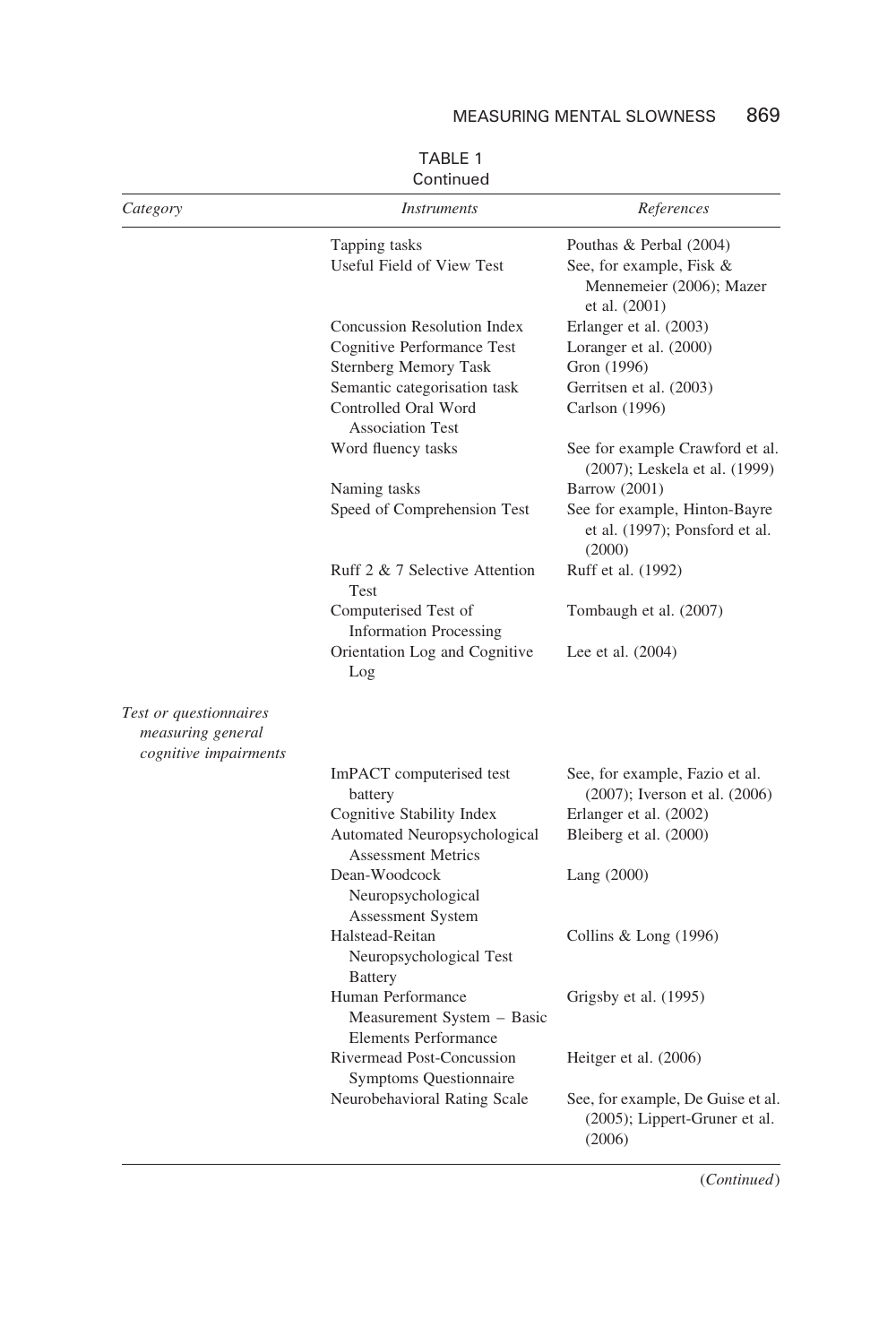| TABLE 1<br>Continued                                       |                                                                                                                               |                                                                                   |  |  |
|------------------------------------------------------------|-------------------------------------------------------------------------------------------------------------------------------|-----------------------------------------------------------------------------------|--|--|
| Category                                                   | <i>Instruments</i>                                                                                                            | References                                                                        |  |  |
|                                                            | Checklist for Cognitive and<br><b>Emotional Consequences</b>                                                                  | Duits et al. (2008)                                                               |  |  |
| Measures of general<br>everyday functioning                |                                                                                                                               |                                                                                   |  |  |
|                                                            | Community Integration<br>Ouestionnaire                                                                                        | Millis et al. (1994)                                                              |  |  |
|                                                            | Neurobehavioural Functioning<br>Inventory                                                                                     | Bay & Donders (2008)                                                              |  |  |
|                                                            | <b>Extended Glasgow Outcome</b><br>Scale                                                                                      | Ponsford et al. (2008)                                                            |  |  |
|                                                            | Psychosocial Disability Scale<br>Return to work or school<br>(retrieved from patients'<br>rehabilitation programme<br>charts) | Tate & Broe (1999)<br>Klonoff et al. $(2007)$ ; Watt &<br>Penn (2000)             |  |  |
|                                                            | MacAuley Outcome Scale<br>(productivity outcome)                                                                              | Brown et al. (1996)                                                               |  |  |
|                                                            | Driving skill                                                                                                                 | Brouwer et al. (2002);<br>Formisano et al. (2001);<br>Korteling (1990)            |  |  |
|                                                            | Driving simulator                                                                                                             | Galski et al. (1997)                                                              |  |  |
|                                                            | <b>Fatigue Severity Scale</b>                                                                                                 | Ponsford & Ziino (2003)                                                           |  |  |
|                                                            | <b>Apathy Evaluation Scale</b>                                                                                                | Brodaty et al. (2005)                                                             |  |  |
| Measures of everyday<br>consequences of mental<br>slowness |                                                                                                                               |                                                                                   |  |  |
|                                                            | Video observation of functional<br>task performance                                                                           | Ponsford & Kinsella (1988)                                                        |  |  |
|                                                            | Rating Scale of Attentional<br><b>Behaviours</b>                                                                              | Ponsford and Kinsella (1988);<br>Whyte et al. (2004)                              |  |  |
|                                                            | Observation of functional task<br>performance                                                                                 | Fasotti et al. (2000); Winkens,<br>Van Heugten, Wade, Habets,<br>& Fasotti (2009) |  |  |
|                                                            | Computer-simulated virtual<br>reality task                                                                                    | Zhang et al. $(2001)$                                                             |  |  |
|                                                            | Attention Rating and Monitoring<br>Scale                                                                                      | Cicerone $(2002)$                                                                 |  |  |
|                                                            | Inattentive Behaviour Task<br>Real-time observational scoring<br>of attentiveness                                             | Whyte et al. (2004)<br>Whyte et al. $(2004)$                                      |  |  |
|                                                            | Test of Everyday Attention                                                                                                    | Whyte et al. (2004)                                                               |  |  |
|                                                            | Mental Slowness Questionnaire                                                                                                 | Winkens, Van Heugten, Wade,<br>Habets, & Fasotti (2009)                           |  |  |
|                                                            | <b>Mental Slowness Observation</b><br>Test                                                                                    | Winkens, Van Heugten, Wade,<br>Habets, & Fasotti (2009)                           |  |  |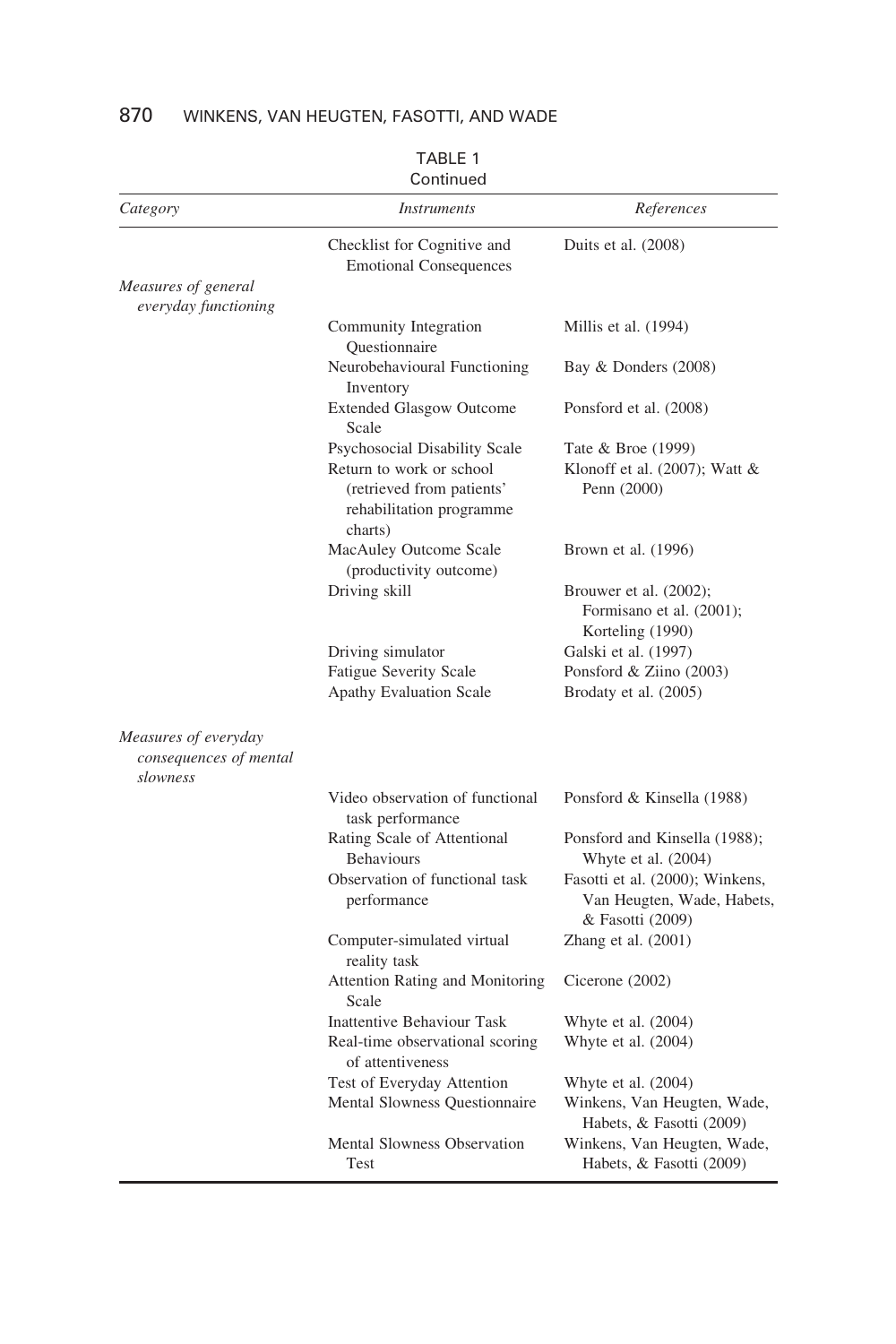occupational therapists) are much lower ( $r = .5$  to .6) (Ponsford & Kinsella, 1991).

Fasotti et al. (2000) used two video tasks to evaluate the effects of Time Pressure Management. In both tasks patients watched a video. In one task, patients were told they were about to buy a waterbed. The video showed a shop assistant giving them more information about this item. The instructions emphasised that the patients should remember as much information as possible and they were allowed to do anything to make this easier, except for writing down the information. In the other task, a set of instructions was given to the patient on how to use part of a software package. In this task the purpose was to remember as much as possible in order to perform an assignment later. At the end the patient was asked to execute the task. For both tasks, the strategies the patient used to deal with standardised disturbances, such as a simultaneous radio broadcast and a telephone call, were recorded on a behaviour observation list (for example, asking if the radio could be turned off, interrupting the video, reiterating the information, etc.). For the waterbed task, the patient's reproduction score was calculated by dividing the reproduced items by the total number of information units presented in the task. For the software task, the reproduction score was based on the number of steps reached in the execution. We did not find data on clinical utility, reliability or validity of these tasks.

Zhang et al. (2001) used a computer-simulated virtual reality environment to assess the ability of patients to process and sequence information involved in basic activities of daily living. This environment simulated a typical kitchen with standard objects and appliances. Subjects navigated through the environment by using a computer cursor or touch screen. The simulated task involved preparing a bowl of soup. This task was divided into 30 steps, categorised as follows: information processing, problem solving, logical sequencing, and speed of responding. The overall assessment score was based on the number of correct responses and the time needed to complete daily living tasks representing the speed of processing information and finishing tasks.

The virtual reality system shows adequate reliability and construct validity as a method of assessment in persons with brain damage. The stability of performance using the simulated virtual environment was estimated with intraclass correlation coefficients (ICCs). The ICC value for total performance, based on all steps involved in the meal preparation task, was .76 ( $p < .01$ ). The construct validity of the simulated environment was examined by correlating performance in the virtual environment with that in an actual kitchen  $(r = .63, p < .01)$ , an evaluation by an occupational therapist  $(r = .30,$  $p = .05$  for meal preparation;  $r = .40$ ,  $p = .01$  for cognitive subskills), and neuropsychological tests ( $r = .56$ ,  $p < .01$  for the full-scale IQ;  $r = .40$ ,  $p \leq 0.01$  for the verbal IQ;  $r = 0.56$ ,  $p \leq 0.01$  for the performance IQ).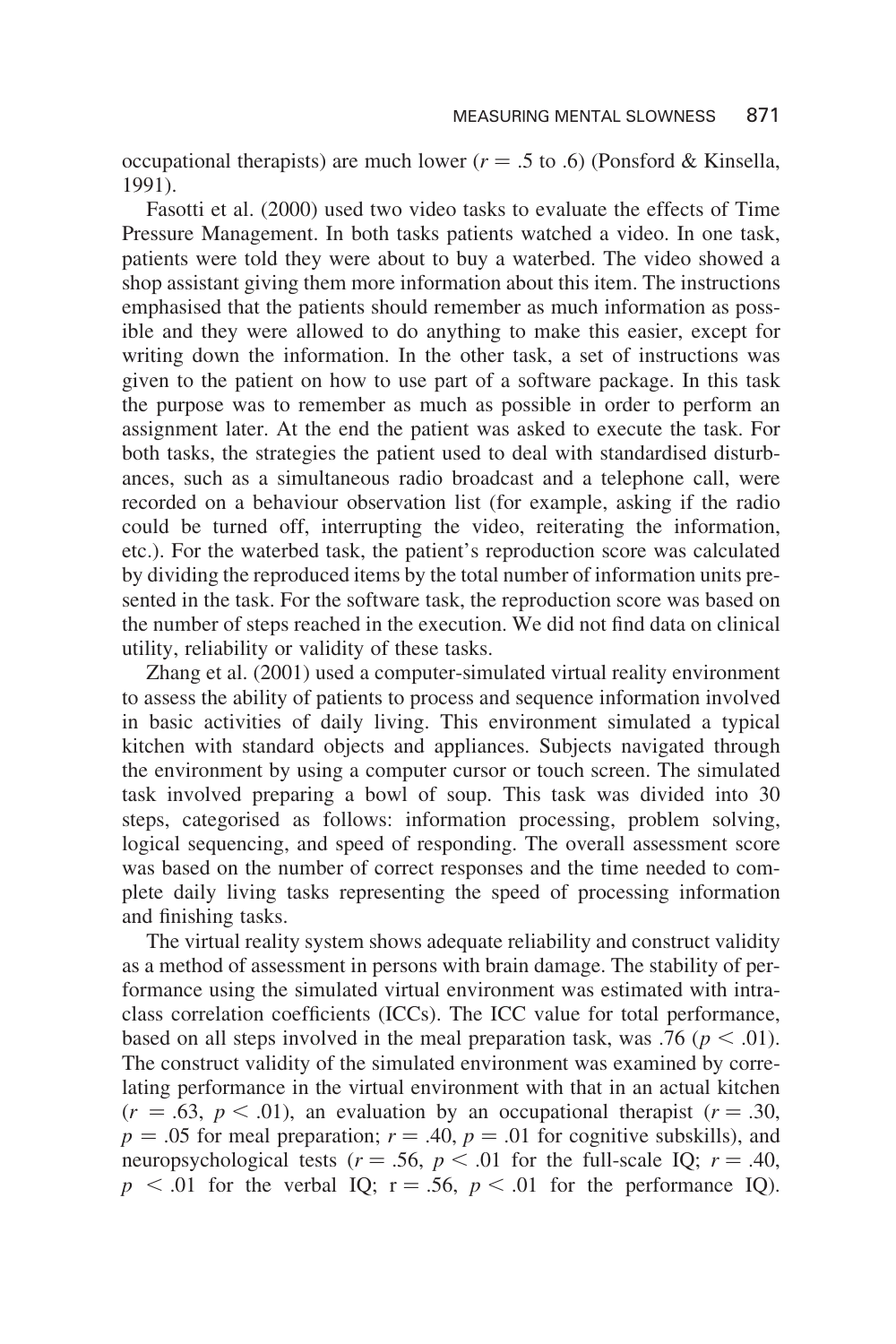Finally, a multiple regression analysis revealed that the virtual reality environment test was a predictor for the actual kitchen assessment (beta  $=$ .35,  $p = .01$ ) (Zhang et al., 2003).

Cicerone (2002) used a self-report measure, the Attention Rating and Monitoring Scale, to evaluate the effectiveness of an intervention for processing speed and working memory efficiency. The intervention emphasised the conscious and deliberate use of strategies to allocate attentional resources effectively and to manage the rate of rapidly presented information during task performance. The Attention Rating and Monitoring Scale attempts to foster the application of strategies outside of the immediate treatment situation. The scale consists of 15 items relating to problems with concentration, mental effort, and cognitive symptoms associated with attention difficulties. Participants rated how often they had experienced each difficulty in their day-to-day functioning over the past two weeks. Although the formal psychometric properties of this scale have not been examined, it has been shown to discriminate between a group of patients diagnosed with mild traumatic brain injury and a group of non-injured controls.

Whyte et al. (2004) used a wide range of attentional measures to evaluate the effects of methylphenidate on a variety of aspects of attention, including mental processing speed, ranging from impairments to activity levels. The measures included computerised and paper-and-pencil tests of attention, but also videotaped records of individuals working in a distracting environment (Inattentive Behaviour Task; Whyte et al., 2004), real-time observational scoring of attentiveness in a classroom environment (Whyte et al., 2004), and the Ponsford and Kinsella (1991) Rating Scale of Attentional Behaviours. The effect of mental processing speed on actual activities was measured by means of two subtests of the Test of Everyday Attention: locating items on a map, and looking for phone numbers in a directory; the number of targets circled and time per target are recorded (Robertson, Ward, Ridgeway, & Nimmo-Smith, 1996). The videotaped records of the Inattentive Behaviour Task showed excellent inter-rater reliability with Cohen's Kappa scores ranging from 0.82 to 1.0 (Whyte et al., 2004). Observational scoring of classroom attentiveness showed average inter-rater agreement of 99% and Cohen's Kappa scores ranged from 0.65 to 1.0 (Whyte et al., 2004). The subtests of the Test of Everyday Attention have been shown to have high test-retest reliability and to correlate significantly with existing measures of attention (Robertson et al., 1996).

Winkens, Van Heugten, Wade, Habets, and Fasotti (2009) used the Mental Slowness Questionnaire, the Mental Slowness Observation Test (Winkens, Van Heugten, Fasotti, & Wade 2009), and the waterbed video task designed by Fasotti et al. (2000) to evaluate the effects of the Time Pressure Management strategies taught to stroke patients with mental slowness. The Mental Slowness Observation Test aims at performance on tasks,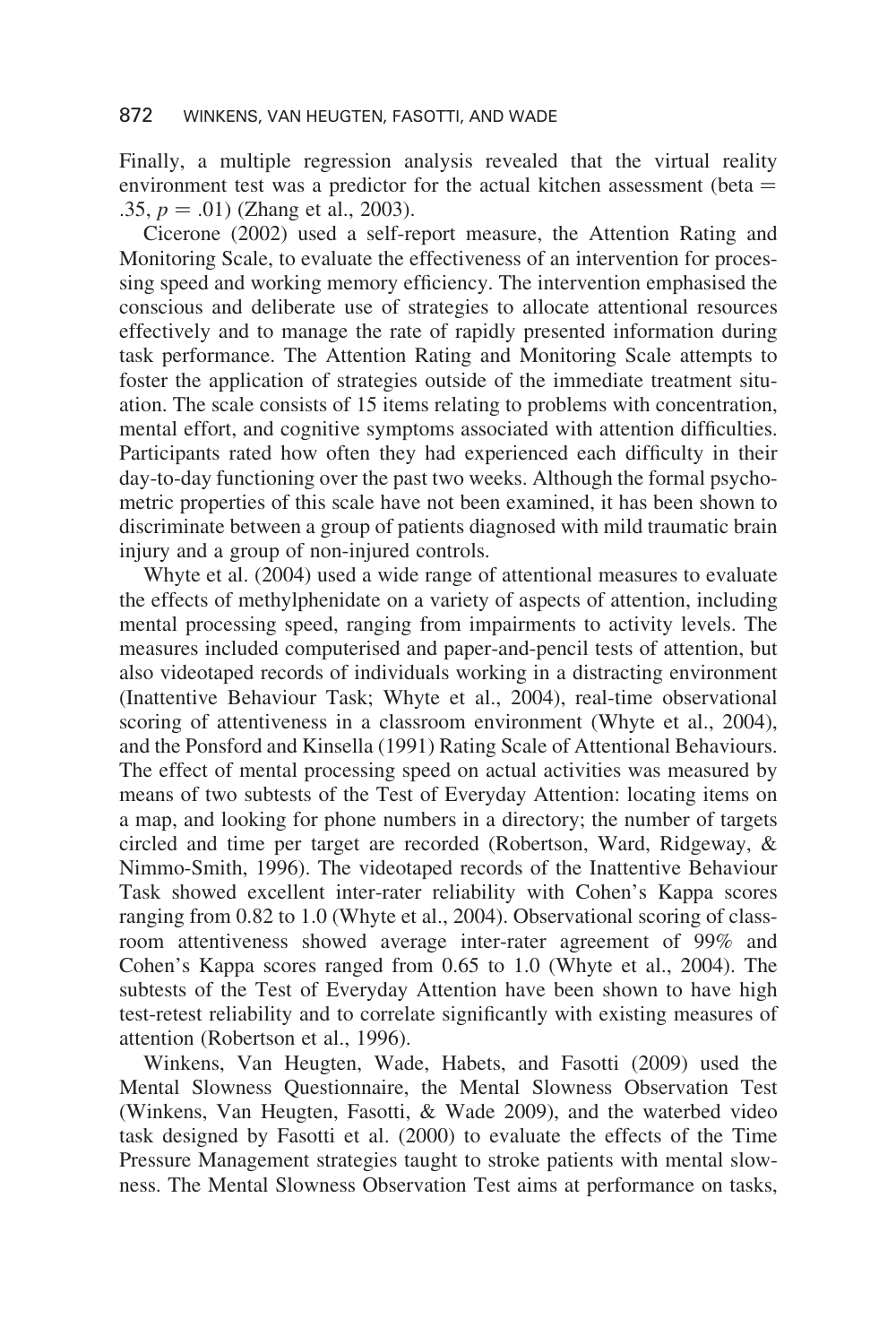the Mental Slowness Questionnaire evaluates perceived consequences of mental slowness.

The Mental Slowness Observation Test consists of four tasks that are commonplace for most people, are brief, and amenable to accurate timing. The tasks are specifically designed to measure performance in time pressure situations: patients are required to handle incoming information and to work within certain time limits. The tasks are: (1) following a route description, (2) sorting money, (3) making a telephone call, and (4) looking up telephone numbers. The tester records the time needed to perform each task, and the number of elements achieved correctly. In addition, the number of strategies used are counted (for example, reiterating the information, asking the other speaker to slow down, etc.).

The Mental Slowness Questionnaire consists of 21 items examining different kinds of daily activities that are likely to be related to mental slowness. Examples of the items are: "I have trouble following a conversation" or "I have trouble doing two things at the same time". Each item is scored on a 5-point frequency scale ranging from 0 (this never happens) to 4 (this happens often). Each problem is also scored on a 3-point severity scale ranging from 0 (not troublesome) to 2 (very troublesome). A weighted total, incorporating frequency and severity, is calculable.

The two instruments offer reliable and valid methods for measuring limitations in daily activities related to mental slowness and some of the consequences of mental slowness in terms of sense of time pressure, fatigue, depressive complaints and independent activities of daily living (ADL) functioning: internal consistency is acceptable for the Mental Slowness Observation Test (Cronbach's alpha  $= .61$  and .73) and good for the Mental Slowness Questionnaire (alpha  $= .91$ ). For the Mental Slowness Observation Test correlations between the results of the two raters ranged between .77 and .99 and ICCs were between .86 and .99. For the Mental Slowness Questionnaire, correlations between two test occasions ranged between .85 and .90 and ICCs were between .91 and .95

#### **DISCUSSION**

The majority of studies ( $n = 274$ ; 85%) that we found used measures of the speed of performance in particular cognitive tasks. Most of these measures, however, measure the speed of cognitive processes, and not the patient's actual performance in daily activities. In addition, neuropsychological tests tend to be administered at a single point in time but there are many withinperson factors (e.g., fatigue and anxiety) that are not constant across time. A person may perform the same test differently on a different day. Also, neuropsychological tests are designed to elicit a person's best performance under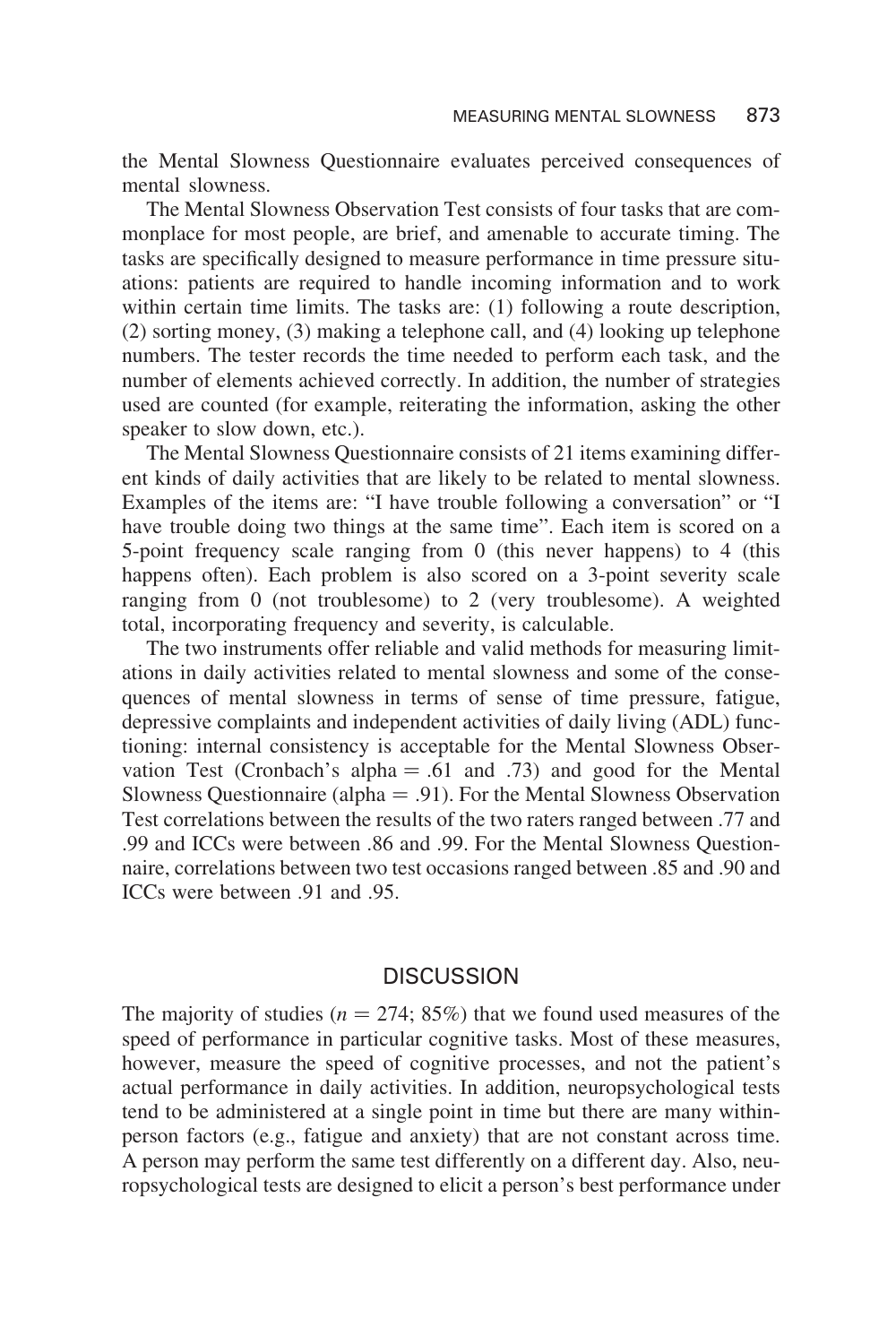idealised circumstances, whereas real-life situations are rarely optimal: a person may perform well on a standardised test of mental processing but still perceive significant difficulties with mental slowness in daily life. And finally, most tests do not measure the effects of successful adaptive strategies.

Only seven studies used instruments that aimed at detecting the everyday consequences of mental slowness, assessing limitations in daily activities as well as the patient's experience of slowness.

These findings are in line with the conclusions that Cicerone et al. (2000, 2005) and Geusgens, Winkens, Van Heugten, Jolles, and Van den Heuvel (2007) drew in their review papers on evidence-based cognitive rehabilitation: most studies still assess treatment effectiveness by means of neuropsychological measures of impaired cognitive processing speed rather than by measures of the consequences in day-to-day life. In addition we found measures of general cognitive functioning and measures of general everyday functioning, where slowness was just one of several items that would affect the outcome and so was only partially measured.

The seven studies that measured the consequences of mental slowness used nine different measures. These measures all tried to detect the presence of mental slowness in terms of the (perceived) speed or accuracy with which patients performed all kinds of everyday tasks. Ponsford and Kinsella (1988) rated the speed with which participants performed day-to-day activities. Fasotti et al. (2000) used video tasks to study the accuracy with which persons with mental slowness processed and remembered information. Zhang et al. (2001) used a computer-simulated virtual reality environment to assess the ability of patients to process and sequence information involved in basic activities of daily living. Cicerone (2002) used a self-report measure rating how often patients had experienced difficulties in their day-to-day functioning. Whyte et al. (2004) used as measures of mental slowness the time needed and the accuracy with which people located items on a map or phone numbers in a directory, and the Ponsford and Kinsella Rating Scale of Attentional Behaviours. Winkens, Van Heugten, Wade, Habets, and Fasotti (2009) used an observation test aimed at performance on tasks, a questionnaire evaluating perceived consequences of mental slowness, and one of the video tasks designed by Fasotti et al. (2000).

The nine measures that have been used are not well studied. For some little or nothing is known about their psychometric properties. Others have only been used in one study, and some are cumbersome to administer (i.e., much equipment is needed) which may make them less useful in clinical settings. Only one measure focused on the perceived secondary consequences of mental slowness.

This review may have only identified seven studies for one or more reasons. We were interested in measures useful in stroke and TBI patients, and hence limited our search to these population groups. However, we do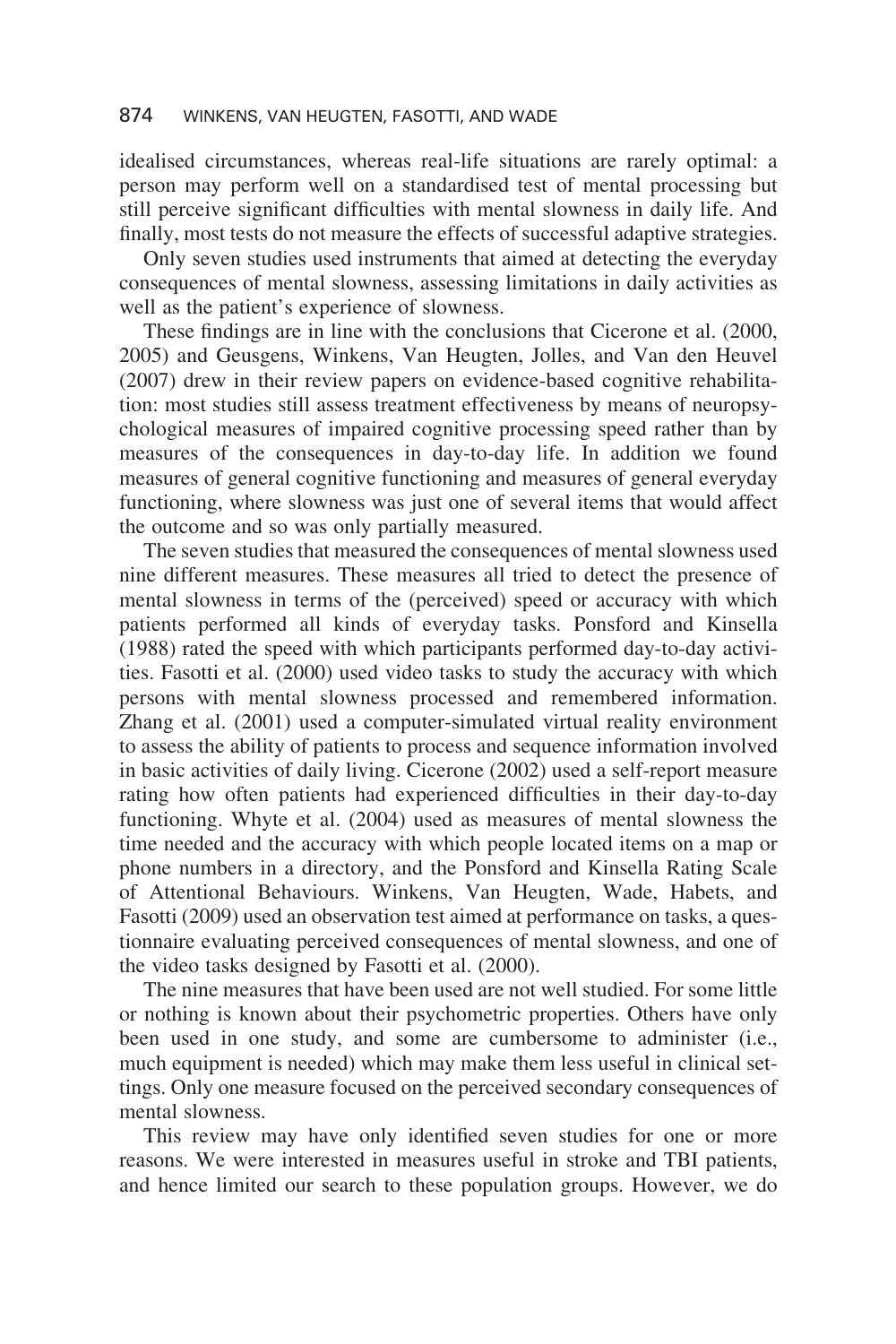know of a few related studies with groups of healthy older adults using Timed Instrumental Activities of Daily Living (TIADL) tasks (Owsley, Sloane, McGwin, & Ball, 2002). This measure consists of tasks sampling five common activities of daily living. The tasks address the following five IADL domains: (1) communication: finding a telephone number; (2) finance: giving change; (3) cooking: reading ingredients on a can of food; (4) shopping: finding items on a shelf; and (5) medicine: reading directions on a medicine bottle. For all tasks the examiner records the time taken to perform the task and whether the subject commits any errors in performing the task. The test has good test-retest reliability (Pearson correlation coefficient .85). The Road Sign Test has also been used to evaluate effects of interventions on everyday speed in healthy older adults (Roenker, Cissell, Ball, Wadley, & Edwards, 2003; Jobe et al., 2001). In the Road Sign Test, participants view road signs (pedestrians, bicycle, right and left turn arrows) with and without a red slash. They are instructed to disregard signs with a red slash and to respond as quickly as possible, using a computer mouse, to signs without a slash. Accuracy of response is also recorded.

Second, the search was also limited by the great difficulty in identifying studies that were investigating "mental slowness". Mental slowness and information processing slowness are only two of a variety of terms that have been used to define how fast information is processed cognitively. Both terms are frequently used in the field of neuropsychology, but when used in the literature, there is little debate about (or explanation of) their meaning. They usually refer to either the time required to execute a cognitive task, or the amount of work that can be completed within a finite period of time (DeLuca & Kalmar, 2007). Little or nothing is said, however, about possible resulting symptoms and complaints. Moving from the general term "mental slowness" to a consistent coherent construct is difficult; it cannot be understood in isolation from other cognitive abilities and other factors. Moving on to searchable terms is even more difficult and thus we will certainly have missed some studies of relevance and we possibly may have done so in a biased way.

The problem of agreeing and defining constructs used to describe and explain observations affects many concepts within neurology and neuropsychology, such as spasticity, neglect and apraxia. However, for some of these concepts, clear definitions have been made. Perhaps the term "mental slowness" is too general or over-inclusive. Our reconsideration of the concept of "mental slowness" is shown in Figure 2.

Kingstone, Smilek, Birmingham, Cameron, and Bischof (2005) plead that if one is to understand human functioning in everyday life then research needs to be grounded in the natural world and not solely in experimental paradigms. Such an approach involves studying what people actually do in everyday life, how they appear to be doing it, what they think they are doing, how they feel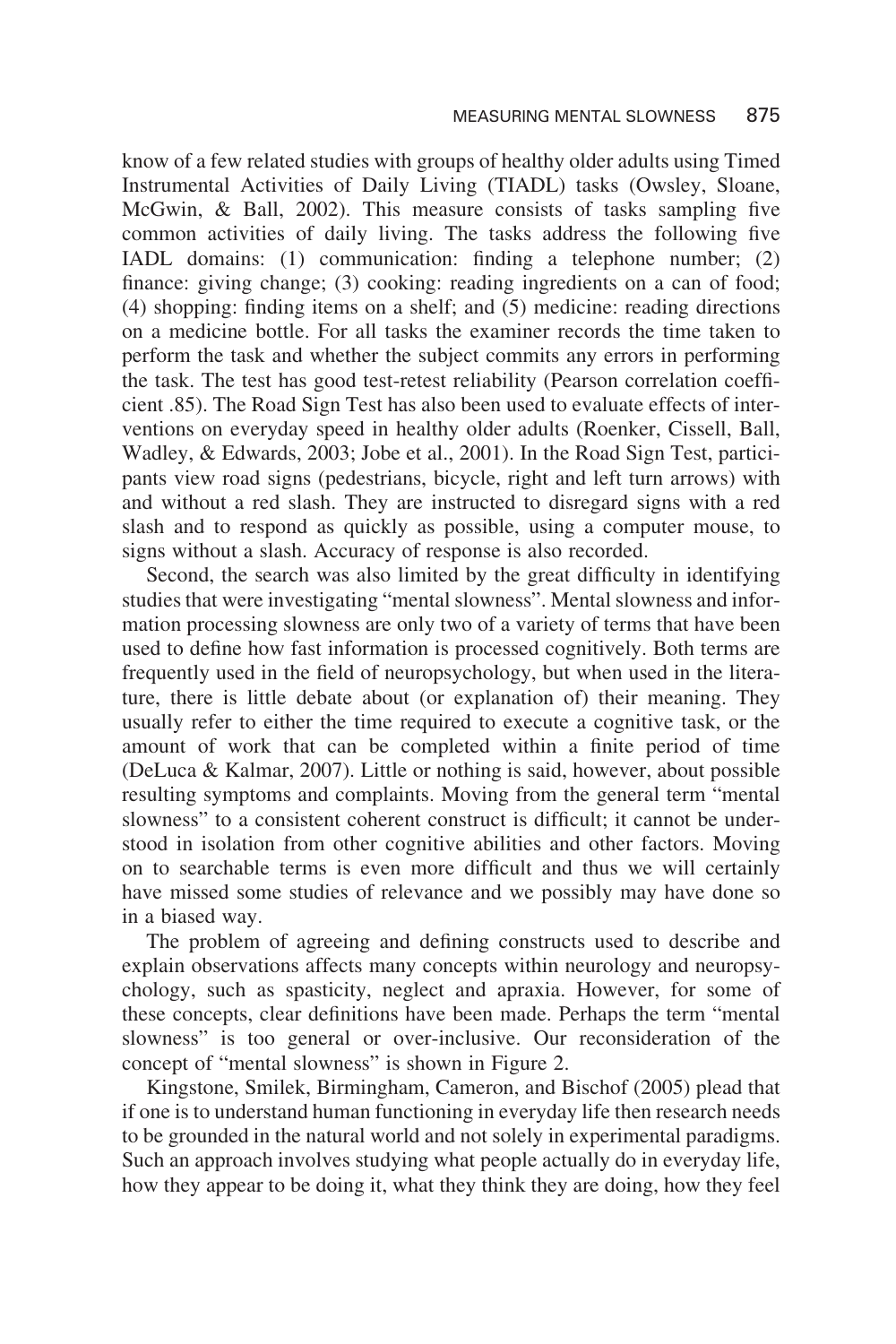

Figure 2. Conceptual model of mental slowness and its treatments.

about what they are doing, and so forth. We therefore think that any discussion on slowness or inaccuracy of a person's information processing system should consider at least all of the following aspects:

- . First, patients may show slowed performance on a variety of specific cognitive tasks in laboratory settings.
- . Second, patients may be observed (either by their partner, employer or therapist) to have difficulty or reduced effectiveness in performing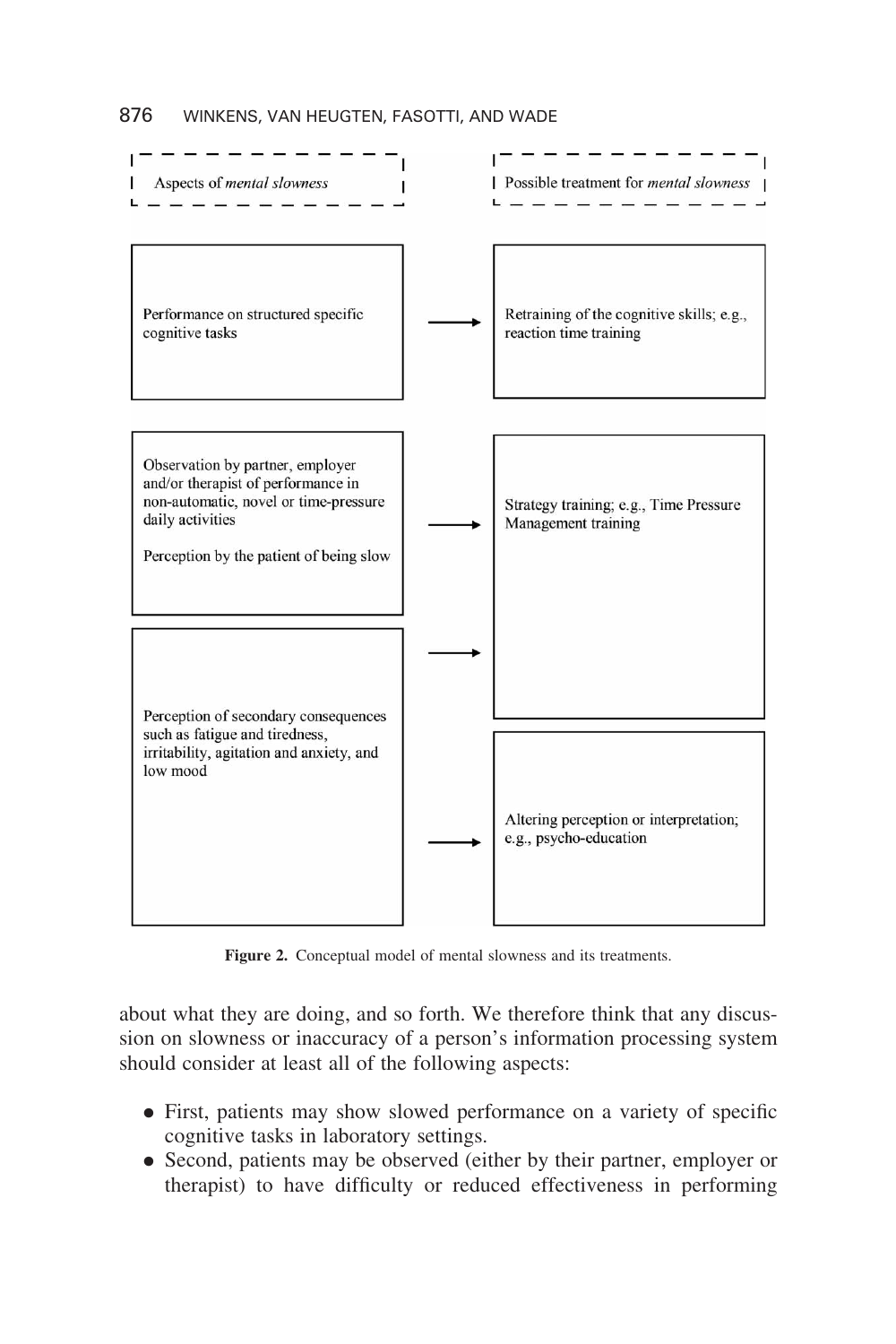everyday tasks that require fast and accurate information processing, such as having a conversation or driving a car.

- . Third, patients may experience themselves as being slow.
- . Finally, patients may experience secondary effects such as fatigue and tiredness arising from the extra effort required to achieve the desired output, and/or increased agitation or low mood when they experience they may be failing or performing less well.

We are aware that some problems described above may be caused by factors other than slowness alone, such as memory or attention problems, fatigue or depression. Nevertheless, we think that our consideration helps by acknowledging that there is more to mental slowness and to measuring the effects of treatment of mental slowness than considering performance on cognitive tests alone.

Figure 2 also shows that therapists should consider one or more of several rehabilitation treatments targeting the different aspects of mental slowness. For example, a strategy training teaching patients to cope successfully with the consequences of slowness may be very effective and may contribute to improvement in a variety of domains: it may improve performance on daily activities in terms of being more accurate and making fewer errors; it may reduce patients' feelings of being under pressure; it may decrease fatigue and tiredness; and it may even improve patients' mood.

It is important to have standardised, valid and reliable measures to assess these different aspects of mental slowness. The selection of outcome measures will depend upon the rationale for specific interventions or clinical goals. Primary outcome measures should be identified in relation to specific hypotheses and directly related to intended effects of treatment. There are several neuropsychological tests measuring speed of information processing. These can be very informative and can help identify the impairment underlying the observed problems. This is important since one first has to know what primary deficit causes the problems, and what deficit the intervention should aim at. But when patients are taught compensatory strategies to minimise the disabilities and participation problems in daily life arising, the effects should be measured in terms of activity performance and social participation using tools that focus on the experienced consequences. For some other cognitive functions this occurs already. For example, Zoccolotti, Antonucci, and Judica (1992) developed a semi-structured scale for the functional evaluation of hemi-inattention and used it to evaluate the effects of neglect training on everyday activities and functional independence. Similar comprehensive assessment of mental slowness should be done.

There are now a few published measures that focus on patients' perceptions of slowness and their performance in everyday life. When possible the performance of patients in real-life settings should be measured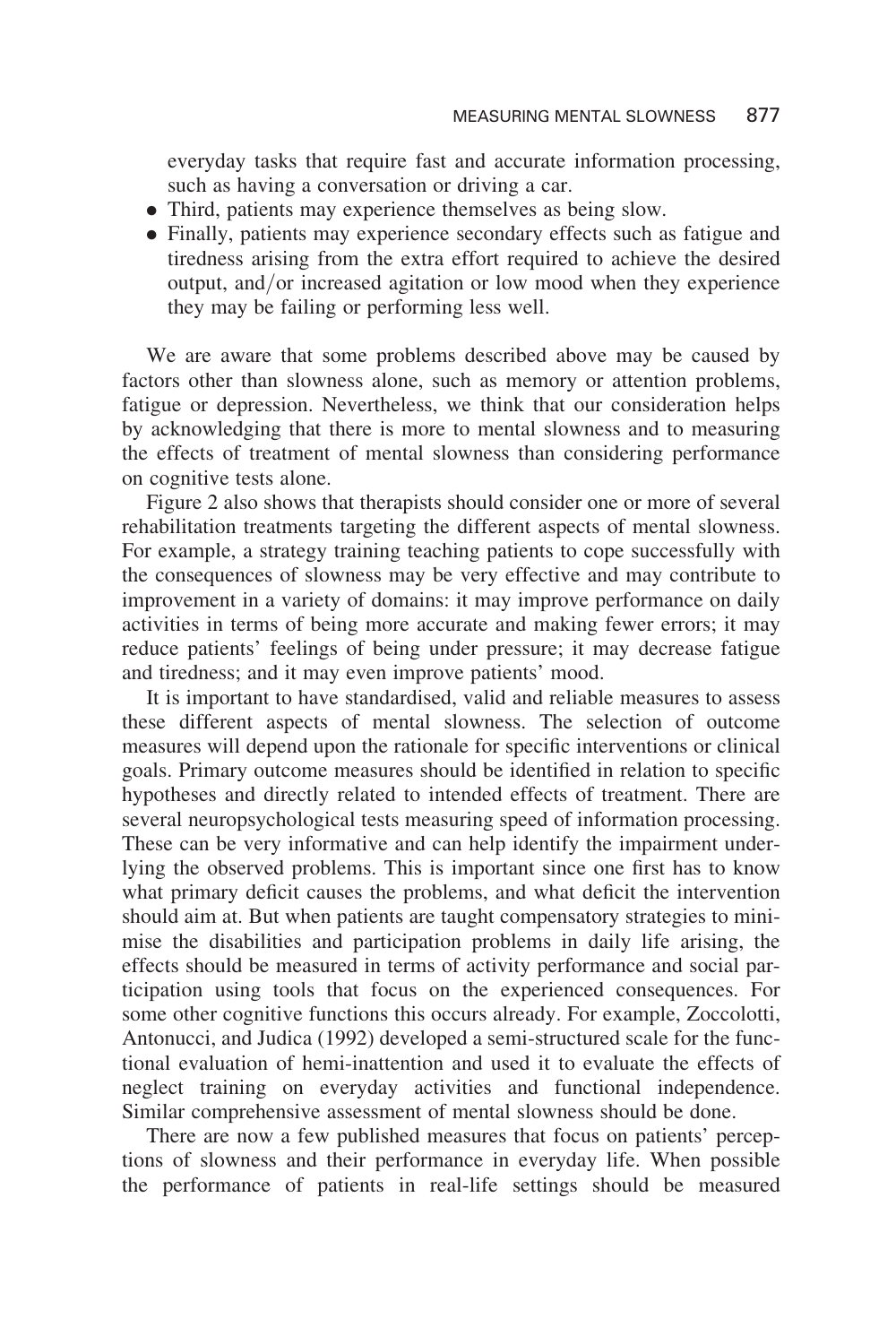either by observation or, more practically, through self-report or reports of partners or family. Next, the extent of secondary fatigue and emotional disturbance should be measured. Finally, qualitative studies might ask patients about their experience of mental slowness, time pressure and related aspects and their success at adjusting their behaviour to minimise adverse experiences.

#### **REFERENCES**

Anderson, J. R. (1993). Rules of the mind. Hillsdale, NJ: Lawrence Erlbaum.

- Ballard, C., Stephen, S., Kenny, R., Kalaria, R., Tovee, M., & O'Brien, J. (2003). Profile of neuropsychological deficits in older stroke survivors without dementia. Dementia and Geriatric Cognitive Disorders, 16(1), 52–56.
- Barrow, I. M. (2001). Within category naming in mild traumatic brain injured and normal adults. Dissertation Abstracts International: Section B: The Sciences and Engineering,  $62(1 - B)$ , 205.
- Bate, A. J., Mathias, J. L., & Crawford, J. R. (2001). The covert orienting of visual attention following severe traumatic brain injury. Journal of Clinical and Experimental Neuropsychology, 23(3), 386–398.
- Bay, E., & Donders, J. (2008). Risk factors for depressive symptoms after mild-to-moderate traumatic brain injury. Brain Injury, 22(3), 233–241.
- Bleiberg, J., Kane, R. L., Reeves, D. L., Garmoe, W. S., & Halpern, E. (2000). Factor analysis of computerized and traditional tests used in mild brain injury research. Clinical Neuropsychologist, 14(3), 287–294.
- Brodaty, H., Sachdev, P. S., Withall, A., Altendorf, A., Valenzuela, M. J., & Lorentz, L. (2005). Frequency and clinical, neuropsychological and neuroimaging correlates of apathy following stroke. The Sydney Stroke Study. Psychology Medicine, 35(12), 1707–1716.
- Brouwer, W. H., Withaar, F. K., Tant, M. C., & Van Zomeren, A. H. (2002). Attention and driving in traumatic brain injury: A question of coping with time pressure. Journal of Head Trauma Rehabilitation, 17(1), 1–15.
- Brown, D. G. J., Burnett-Stolnack, M., Hashimoto, N., Hier-Wellmer, S., Perlman, O. Z., & Seigerman, C. (1996). The relationship of neuropsychological status and productive outcomes following traumatic brain injury. Brain Injury, 10(9), 663–676.
- Carlson, M. C. (1996). The impact of past mild head injury on attention. Dissertation Abstracts International: Section B: The Sciences and Engineering, 57(1 –B), 732.
- Cicerone, K. D. (2002). Remediation of "working attention" in mild traumatic brain injury. Brain Injury, 16(3), 185–195.
- Cicerone, K. D., Dahlberg, C., Kalmar, K., Langenbahn, D. M., Malec, J. F., Bergquist, T. F., et al. (2000). Evidence-based cognitive rehabilitation: Recommendations for clinical practice. Archives of Physical Medicine and Rehabilitation, 81(12), 1596–1615.
- Cicerone, K. D., Dahlberg, C., Malec, J. F., Langenbahn, D. M., Felicetti, T., Kneipp, S., et al. (2005). Evidence-based cognitive rehabilitation: Updated review of the literature from 1998 through 2002. Archives of Physical Medicine and Rehabilitation, 86, 1681–1692.
- Collins, L. F., & Long, C. J. (1996). Visual reaction time and its relationship to neuropsychological test performance. Archives of Clinical Neuropsychology, 11(7), 613–623.
- Crawford, M. D., Knight, R. G., & Alsop, B. L. (2007). Speed of word retrieval in postconcussion syndrome. Journal of the International Neuropsychological Society, 13(1), 178–182.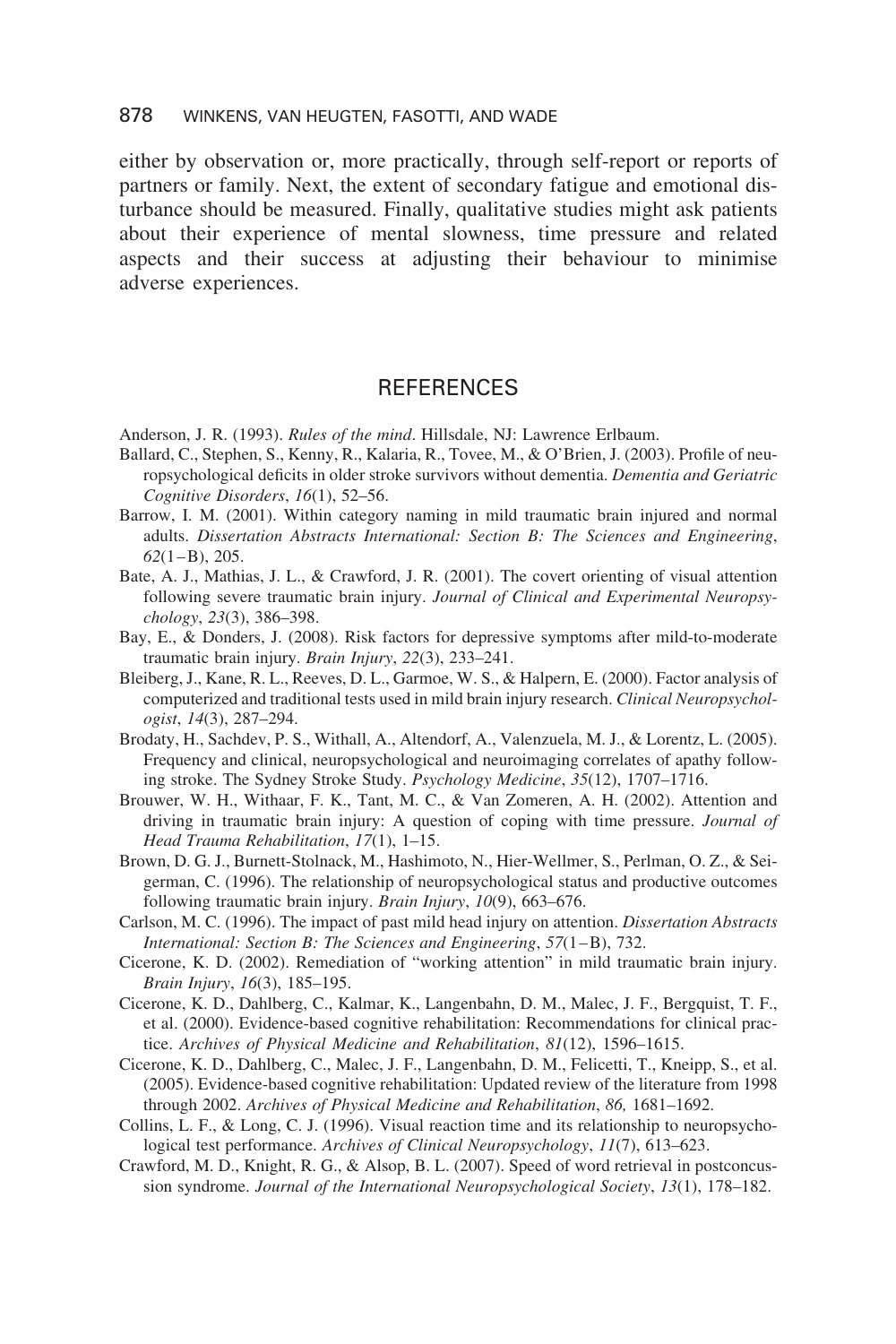- DeGuise, E., Feyz, M., Leblanc, J., Richard, S. L., & Lamoureux, J. (2005). Overview of traumatic brain injury patients at a tertiary trauma centre. Canadian Journal of Neurological Sciences, 32(2), 186–193.
- DeLuca, J., & Kalmar, J. H. (2007). Information processing speed in clinical populations. Hove, UK: Psychology Press.
- Dik, M. G., Deeg, D. J., Bouter, L. M., Corder, E. H., Kok, A., & Jonker, C. (2000). Stroke and apolipoprotein E epsilon4 are independent risk factors for cognitive decline: A populationbased study. Stroke, 31(10), 2431–2436.
- Duits, A., Munnecom, T., Van Heugten, C., & Van Oostenbrugge, R. J. (2008). Cognitive complaints in the early phase after stroke are not indicative of cognitive impairment. Journal of Neurology, Neurosurgery and Psychiatry, 79(2), 143–146.
- Ebner, A., Haas, J. C., Lucking, C. H., Schily, M., Wallesch, C. W., & Zimmermann, P. (1986). Event-related brain potentials (P300) and neuropsychological deficit in patients with focal brain lesions. Neuroscience Letters, 64(3), 330–334.
- Erlanger, D. M., Kausnik, T., Broshek, D., Freeman, J., Feldman, D., & Festa, J. (2002). Development and validation of a web-based screening tool for monitoring cognitive status. Journal of Head Trauma Rehabilitation, 17(5), 458–476.
- Erlanger, D., Feldman, D., Kutner, K., Kaushik, T., Kroger, H., Festa, J., Barth, J., Freeman, J., & Broshek, D. (2003). Development and validation of a web-based neuropsychological test protocol for sports-related return-to-play decision-making. Archives of Clinical Neuropsychology, 18(3), 293–316.
- Fasotti, L., Kovacs, F., Eling, P. A. T. M., & Brouwer, W. H. (2000). Time Pressure Management as a compensatory strategy training after closed head injury. Neuropsychological Rehabilitation, 10(1), 47–65.
- Fazio, V. C., Lovell, M. R., Pardini, J. E., & Collins, M. W. (2007). The relation between postconcussion symptoms and neurocognitive performance in concussed athletes. NeuroRehabilitation, 22(3), 207–216.
- Felmingham, K. L., Baguley, I. J., & Green, A. M. (2004). Effects of diffuse axonal injury on speed of information processing following severe traumatic brain injury. Neuropsychology, 18(3), 564–571.
- Fisk, G. D., & Mennemeier, M. (2006). Common neuropsychological deficits associated with stroke survivors' impaired performance on a useful field of view test. Perceptual Motor Skills, 102(2), 387–394.
- Formisano, R., Bivona, U., Brunelli, S., Giustini, M., & Taggi, F. (2001). Driving competence after severe brain injury: A retrospective study. Europa Medicophysica, 37(4), 257–266.
- Fos, L. A., Greve, K. W., South, M. B., Mathias, C., & Benefield, H. (2000). Paced Visual Serial Addition Test: An alternative measure of information processing speed. Applied Neuropsychology, 7(3), 140–146.
- Galski, T., Ehle, H. T., & Williams, J. B. (1997). Off-road driving evaluations for persons with cerebral injury: A factor analytic study of predriver and simulator testing. American Journal of Occupational Therapy, 51(5), 352–359.
- Gerritsen, M. J., Berg, I. J., Deelman, B. G., Visser-Keizer, A. C., & Meyboom-de Jong, B. (2003). Speed of information processing after unilateral stroke. Journal of Clinical and Experimental Neuropsychology, 25(1), 1–13.
- Geurts, A. C., Knoop, J. A., & Van Limbeek, J. (1999). Is postural control associated with mental functioning in the persistent postconcussion syndrome? Archives of Physical Medicine and Rehabilitation, 80(2), 144–149.
- Geusgens, C. A. V., Winkens, I., Van Heugten, C. M., Jolles, J., & Van den Heuvel, W. J. A. (2007). The occurrence and measurement of transfer in cognitive rehabilitation: A critical review. Journal of Rehabilitation Medicine, 39(6), 425–439.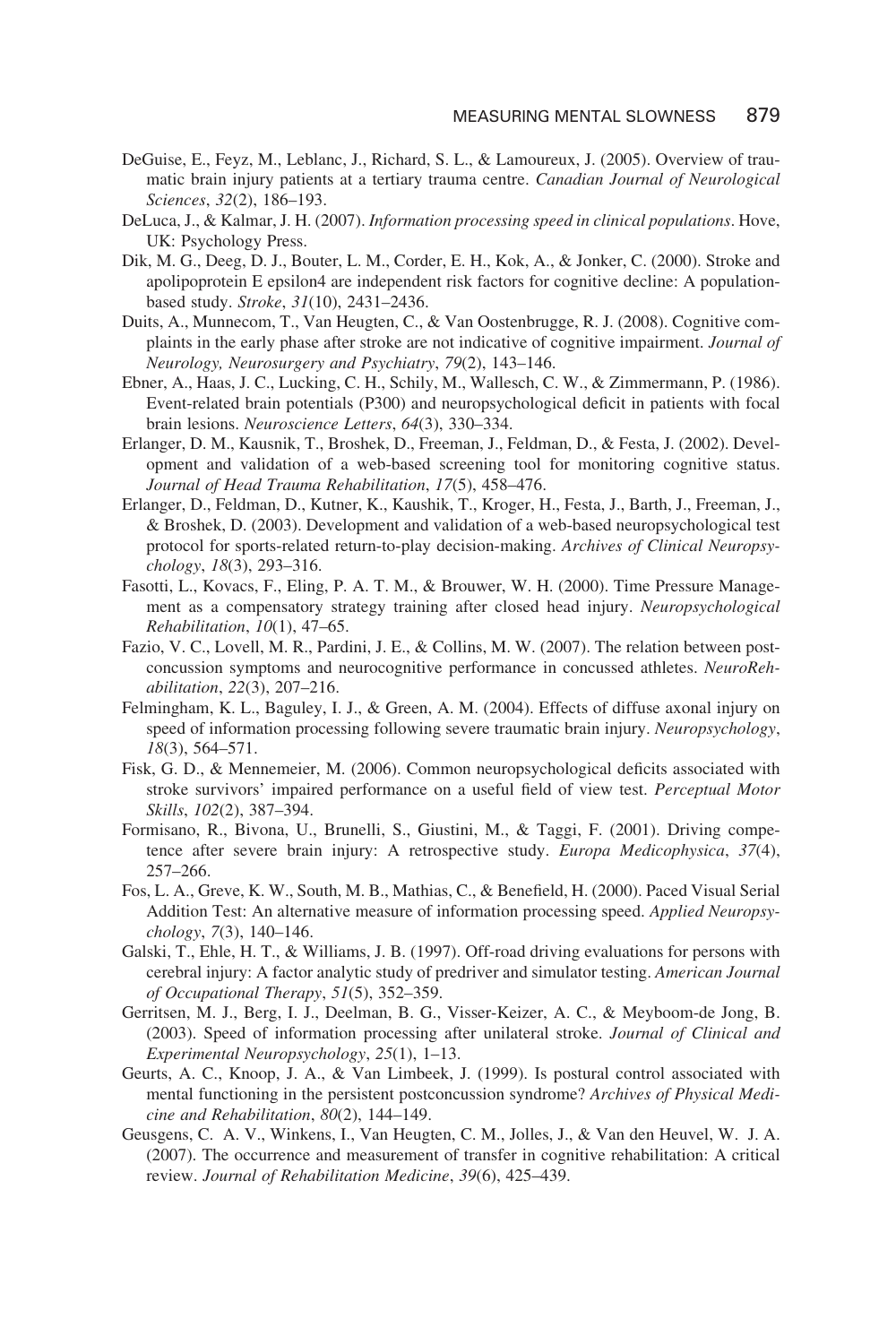- Grigsby, J., Rosenberg, N. L., & Busenbark, D. (1995). Chronic pain is associated with deficits in information processing. Perceptual and Motor Skills, 81(2), 403–410.
- Gron, G. (1996). Cognitive slowing in patients with acquired brain damage: An experimental approach. Journal of Clinical and Experimental Neuropsychology, 18(3), 406–415.
- Heitger, M. H., Jones, R. D., Dalrymple-Alford, J. C., Frampton, C. M., Ardagh, M. W., & Anderson, T. J. (2006). Motor deficits and recovery during the first year following mild closed head injury. Brain Injury, 20(8), 807–824.
- Hinton-Bayre, A. D., Geffen, G., & McFarland, K. (1997). Mild head injury and speed of information processing: A prospective study of professional rugby league players. *Journal of* Clinical and Experimental Neuropsychology, 19(2), 275–289.
- Hochstenbach, J., Mulder, T., Van Limbeek, J., Donders, R., & Schoonderwaldt, H. (1998). Cognitive decline following stroke: A comprehensive study of cognitive decline following stroke. Journal of Clinical and Experimental Neuropsychology, 20, 503–517.
- Iverson, G. L., Brooks, B. L., Collins, M. W., & Lovell, M. R. (2006). Tracking neuropsychological recovery following concussion in sport. Brain injury, 20(3), 245–252.
- Jobe, J. B., Smith, D. M., Ball, K., Tennstedt, S. L., Marsiske, M., Willis, S. L., et al. (2001). ACTIVE: A cognitive intervention trial to promote independence in older adults. Controlled Clinical Trials, 22(4), 453–479.
- Johnstone, B., Schopp, L. H., Harper, J., & Koscuilek, J. (1999). Neuropsychological impairments, vocational outcomes, and financial costs for individuals with traumatic brain injury receiving state vocational rehabilitation services. Journal of Head Trauma Rehabilitation, 14(3), 220–232.
- Kingstone, A., Smilek, D., Birminghan, E., Cameron, D., & Bischof, W. F. (2005). Cognitive ethology: Giving real life to attention research. In J. Duncan, P. McLeod, & L. H. Phillips (Eds.), Measuring the mind: speed, control and age. New York, NY: Oxford University Press.
- Klonoff, P. S., Talley, M. C., Dawson, L. K., Myles, S. M., Watt, L. M., Gehrels, J. A., & Henderson, S. W. (2007). The relationship of cognitive retraining to neurological patients' work and school status. Brain Injury, 21(11), 1097–1107.
- Korda, R. J., & Douglas, J. M. (1997). Attention deficits in stroke patients with aphasia. Journal of Clinical and Experimental Neuropsychology, 19(4), 525–542.
- Korteling, J. E. (1990). Perception-response speed and driving capabilities of brain damaged and older drivers. Human Factors, 32(1), 95–108.
- Laidlaw, T. M. (1993). Hypnosis and attention deficits after closed head injury. International Journal of Clinical and Experimental Hypnosis, 41(2), 97–111.
- Lang, D. L. (2000). Subtyping closed head injury patients using the Dean-Woodcock Neuropsychological Assessment System, Dissertation Abstracts International: Section B: The Sciences and Engineering, 60(11-B), 5804.
- Lee, D., LoGalbo, A. P., Banos, J. H., & Novack, T. A. (2004). Prediction of cognitive abilities 1 year following traumatic brain injury from inpatient rehabilitation cognitive screening. Rehabilitation Psychology, 49(2), 167–171.
- Leskela, M., Hietanen, M., Kalska, H., Ylikoski, R., Pohjasvaara, T., Mantyla, R., & Erkinjuntii, T. (1999). Executive functions and speed of mental processing in elderly patients with frontal or nonfrontal ischemic stroke. European Journal of Neurology, 6(6), 653–661.
- Lippert-Gruner, M., Kuchta, J., Hellmich, M., & Klug, N. (2006). Neurobehavioural deficits after severe traumatic brain injury (TBI). Brain Injury, 20(6), 569–574.
- Loranger, M., Lussier, J., Pepin, M., Hopps, S. L., & Senecal, B. (2000). Information-processing speed and assessment of early response latency among stroke patients. Psychology Report, 87(3 Pt 1), 893 – 900.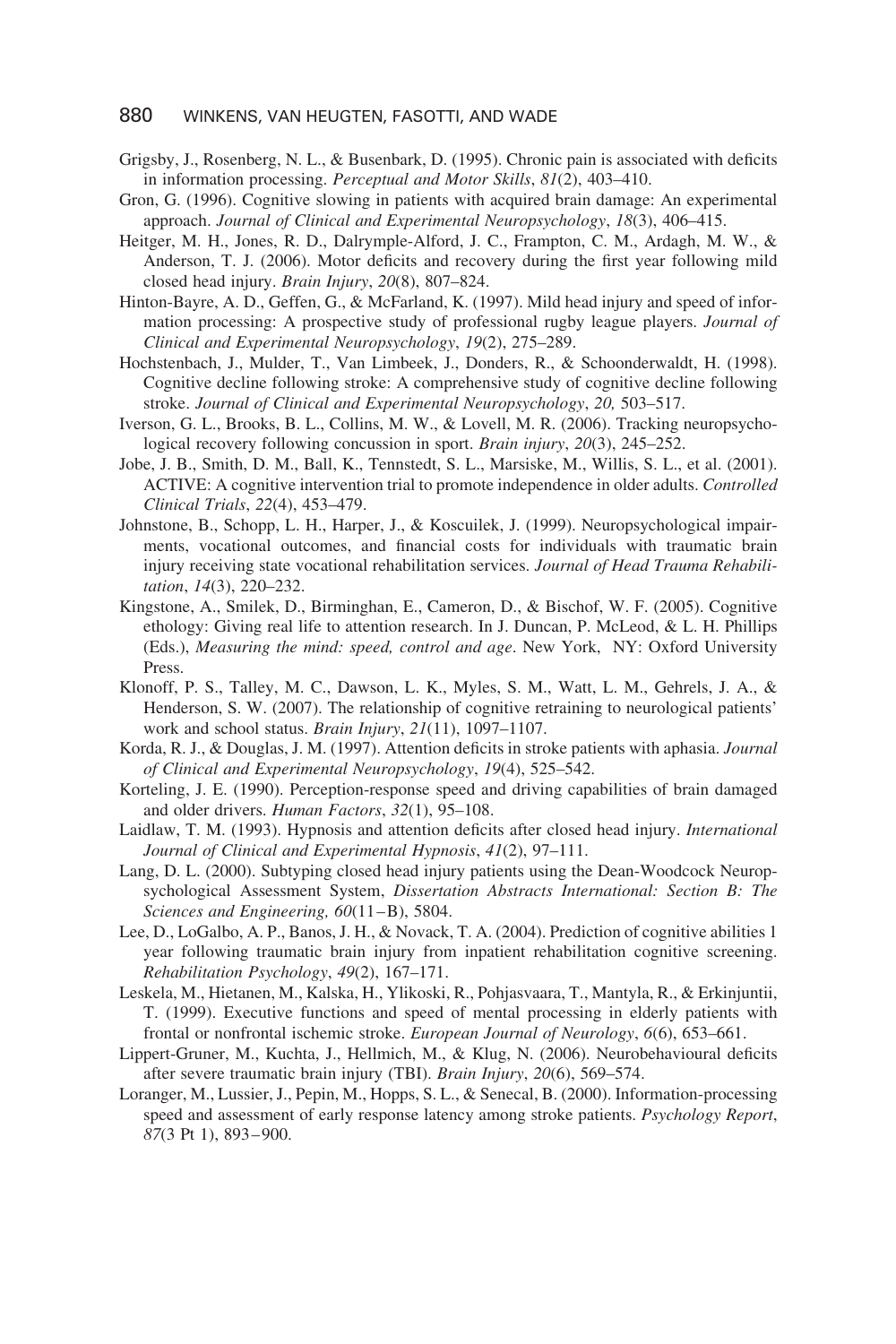- Mazer, B. L., Sofer, S., Korner-Bitensky, N., & Gelinas, I. (2001). Use of the UFOV to evaluate and retrain visual attention skills in clients with stroke: A pilot study. American Journal of Occupational Therapy, 55(5), 552–557.
- Millis, S. R., Rosenthal, M., & Lourie, I. F. (1994). Predicting community integration after traumatic brain injury with neuropsychological measures. *International Journal of Neuro*sciences, 79(3-4), 165-167.
- O'Jile, J. R., Ryan, L. M., Betz, B., Parks-Levy, J., Hilsabeck, R. C., Rhudy, J. L., & Gouvier, W. D. (2006). Information processing following mild head injury. Archives of Clinical Neuropsychology, 21(4), 293–296.
- Owsley, C., Sloane, M., McGwin, G. Jr., & Ball, K. (2002). Timed instrumental activities of daily living tasks: Relationship to cognitive function and everyday performance assessments in older adults. Gerontology, 48(4), 254–265.
- Petry, M. C., Crosson, B., Gonzalez-Rothi, L. J., Bauer, R. M., & Schauer, C. A. (1994). Selective attention and aphasia in adults: Preliminary findings. Neuropsychologia, 32(11), 1397–1408.
- Ponsford, J., Draper, K., & Schonberger, M. (2008). Functional outcome 10 years after traumatic brain injury: Its relationship with demographic, injury severity, and cognitive and emotional status. Journal of the International Neuropsychological Society, 14(2), 233–242.
- Ponsford, J. L., & Kinsella, G. (1988). Evaluation of a remedial program for attention deficits following closed head injury. Journal of Clinical and Experimental Neuropsychology, 10(6), 69–708.
- Ponsford, J., & Kinsella, G. (1991). The use of a rating scale of attentional behavior. Neuropsychological Rehabilitation, 1(4), 241–257.
- Ponsford, J., & Kinsella, G. (1992). Attentional deficits following closed-head injury. Journal of Clinical and Experimental Neuropsychology, 14(5), 822–838.
- Ponsford, J., Willmont, C., Rothwell, A., Cameron, P., Kelly, A. M., Nelms, R., Curran, C., & Ng, K. (2000). Factors influencing outcome following mild traumatic brain injury in adults. Journal of the International Neuropsychological Society, 6(5), 568–579.
- Ponsford, J., & Ziino, C. (2003). Fatigue and attention following traumatic brain injury. Zeitschrift fur Neuropsychologie, 14(3), 155–163.
- Posner, M. I., & Snyder, C. R. (1975). Attention and cognitive control. In R. L. Solso (Ed.), Information processing and cognition: The Loyola Symposium. Hillsdale, NJ: Erlbaum.
- Pouthas, V., & Perbal, S. (2004). Time perception depends on accurate clock mechanisms as well as unimpaired attention and memory processes. Acta Neurobiologiae Experimentalis, 64(3), 367–385.
- Rasquin, S. M., Lodder, J., Ponds, R. W., Winkens, I., Jolles, J., & Verhey, F. R. (2004). Cognitive functioning after stroke: A one-year follow-up study. Dementia and Geriatric Cognitive Disorders, 18, 138–144.
- Robertson, I. H., Ward, T., Ridgeway, V., & Nimmo-Smith, I. (1996). The structure of normal human attention: The test of everyday attention. Journal of the International Neuropsychological Society, 2, 525–534.
- Roenker, D. L., Cissell, G. M., Ball, K. K., Wadley, V. G., & Edwards, J. D. (2003). Speed of processing and driving simulator training result in improved driving performance. Human Factors, 45, 218–233.
- Ruff, R. M., Niemann, H., Allen, C. C., Farrow, C. E., & Wylie, T. (1992). The Ruff 2 and 7 Selective Attention Test: A neuropsychological application. Perceptual Motor Skills, 75(3 Pt 2), 1311 – 1319.
- Salthouse, T. A. (1996). The processing-speed theory of adult age differences in cognition. Psychology Review, 103(3), 403–428.
- Shiffrin, R. M., & Schneider, W. (1977). Controlled and automatic human information processing; II: Perceptual learning, automatic attending and a general theory. Psychology Review, 84, 127–190.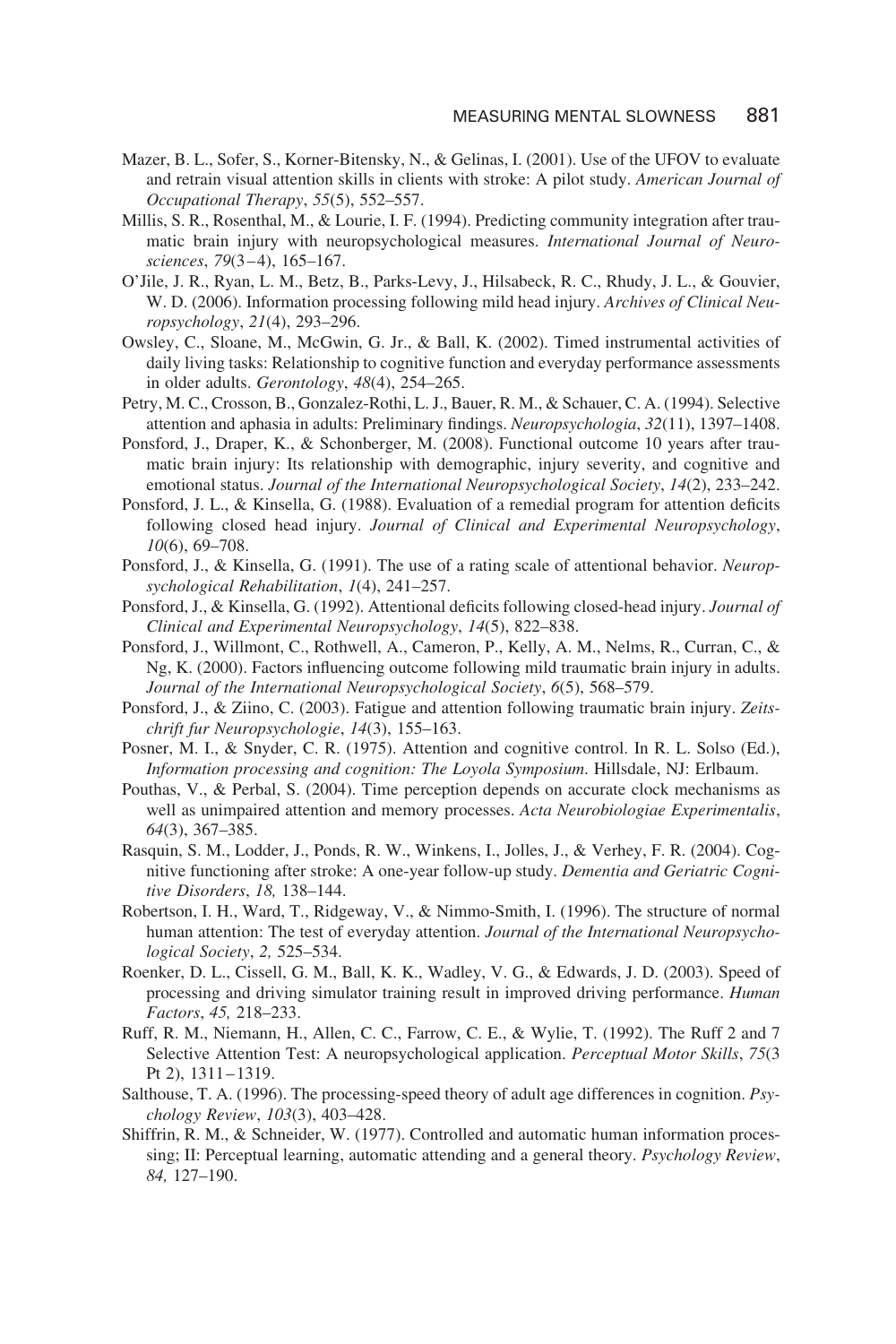- Sosnoff, J. J., Broglio, S. P., Hillman, C. H., & Ferrara, M. S. (2007). Concussion does not impact intraindividual response time variability. Neuropsychology, 21(6), 796–802.
- Spikman, J. M., Timmerman, M. E., Van Zomeren, A. H., & Deelman, B. G. (1999). Recovery versus retest effects in attention after closed head injury. Journal of Clinical and Experimental Neuropsychology, 21(5), 585–605.
- Stuss, D. T., Stethem, L. L., Hugenholtz, H., Picton, T., Pivik, J., & Richard, M. T. (1989). Reaction time after head injury: Fatigue, divided and focused attention, and consistency of performance. Journal of Neurology, Neurosurgery and Psychiatry, 52(6), 742–748.
- Tate, R. L., & Broe, G. A. (1999). Psychosocial adjustment after traumatic brain injury: What are the important variables? Psychological Medicine, 29(3), 713–725.
- Timmerman, M. E., & Brouwer, W. H. (1999). Slow information processing after very severe closed head injury: Impaired access to declarative knowledge and intact application and acquisition of procedural knowledge. Neuropsychologia, 37, 467–478.
- Tombaugh, T. N., Rees, L., Stormer, P., Harrison, A. G., & Smith, A. (2007). The effects of mild and severe traumatic brain injury on speed of information processing as measured by the computerized tests of information processing (CTIP). Archives of Clinical Neuropsychology, 22(1), 25–36.
- Van Zomeren, A. H., & Spikman, J. M. (2003). Tempo en aandacht. In J. A. M. Vandermeulen, M. M. A. Derix, C. J. J. Avezaat, Th. Mulder, & J. W. Van Strien (Eds.), Niet aangeboren hersenletsel bij volwassenen. The Netherlands: Elsevier Gezondheidszorg.
- Watt, N., & Penn, C. (2000). Predictors and indicators of return to work following traumatic brain injury in South Africa: Findings from a preliminary experimental database. South African Journal of Psychology, 30(3), 27–37.
- Whyte, J., Hart, T., Vaccaro, M., Grieb-Neff, P., Risser, A., Polansky, M., et al. (2004). Effects of methylphenidate on attention deficits after traumatic brain injury: A multidimensional, randomized, controlled trial. American Journal of Physical Medicine and Rehabilitation, 8(6), 401–420.
- Winkens, I., Van Heugten, C. M., Fasotti, L., Duits, A. A., & Wade, D. T. (2006). Manifestations of mental slowness in the daily life of stroke patients. Clinical Rehabilitation, 20, 827–834.
- Winkens, I., Van Heugten, C. M., Fasotti, L., & Wade, D. T. (2009). Reliability and validity of two new instruments for measuring aspects of mental slowness in the daily lives of stroke patients. Neuropsychological Rehabilitation, 19(1), 64–85.
- Winkens, I., Van Heugten, C. M., Wade, D. T., Habets, E., & Fasotti, L. (2009). Archives of Physical Medicine and Rehabilitation, 90(10), 1672–1679.
- Zhang, L., Abreu, B. C., Masel, B., Scheibel, R. S., Christiansen, C. H., Huddleston, N., et al. (2001). Virtual reality in the assessment of selected cognitive function after brain injury. American Journal of Physical Medicine and Rehabilitation, 80(8), 597–604.
- Zhang, L., Abreu, B. C., Seale, G. S., Masel, B., Christiansen, C. H., & Ottenbacher, K. J. (2003). A virtual reality environment for evaluation of a daily living skill in brain injury rehabilitation: Reliability and validity. Archives of Physical Medicine and Rehabilitation, 84(8), 1118–1124.
- Zoccolotti, P., Antonucci, G., & Judica, A. (1992). Psychometric characteristics of two semistructured scales for the functional evaluation of hemi-inattention in extrapersonal and personal space. Neuropsychological Rehabilitation. 2(3), 179–191.

Manuscript received November 2010 Revised manuscript received September 2011